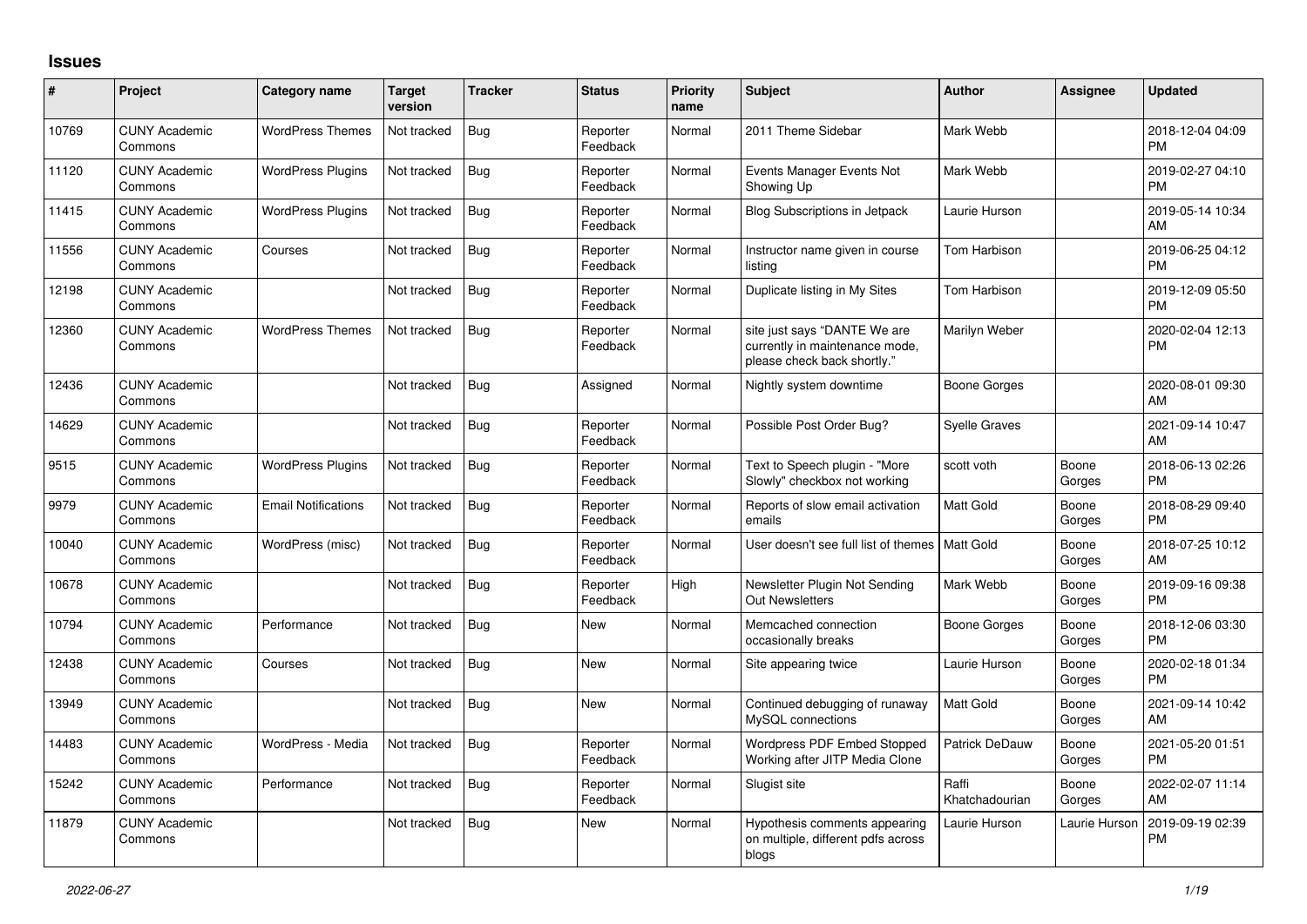| #     | Project                         | <b>Category name</b>     | <b>Target</b><br>version | <b>Tracker</b> | <b>Status</b>        | <b>Priority</b><br>name | <b>Subject</b>                                                                                               | <b>Author</b>       | <b>Assignee</b>       | <b>Updated</b>                |
|-------|---------------------------------|--------------------------|--------------------------|----------------|----------------------|-------------------------|--------------------------------------------------------------------------------------------------------------|---------------------|-----------------------|-------------------------------|
| 4972  | <b>CUNY Academic</b><br>Commons | Analytics                | Not tracked              | Bug            | <b>New</b>           | Normal                  | <b>Newsletter Analytics</b>                                                                                  | Stephen Real        | Matt Gold             | 2015-12-09 12:54<br><b>PM</b> |
| 6644  | <b>CUNY Academic</b><br>Commons |                          | Not tracked              | Bug            | Reporter<br>Feedback | High                    | White Screen at Login Pge                                                                                    | Luke Waltzer        | Raymond<br><b>Hoh</b> | 2016-11-21 10:34<br><b>PM</b> |
| 6671  | <b>CUNY Academic</b><br>Commons | Reply By Email           | Not tracked              | Bug            | Assigned             | Normal                  | "Post too often" RBE error<br>message                                                                        | Matt Gold           | Raymond<br>Hoh        | 2016-11-11 09:55<br>AM        |
| 6995  | <b>CUNY Academic</b><br>Commons | Home Page                | Not tracked              | Bug            | Assigned             | Normal                  | member filter on homepage not<br>working                                                                     | Matt Gold           | Raymond<br>Hoh        | 2016-12-11 09:46<br><b>PM</b> |
| 7928  | <b>CUNY Academic</b><br>Commons | Group Forums             | Not tracked              | <b>Bug</b>     | <b>New</b>           | Normal                  | Duplicate Forum post                                                                                         | Luke Waltzer        | Raymond<br>Hoh        | 2017-04-11 09:27<br><b>PM</b> |
| 8991  | <b>CUNY Academic</b><br>Commons | Reply By Email           | Not tracked              | <b>Bug</b>     | Hold                 | Normal                  | RBE duplicate email message<br>issue                                                                         | <b>Matt Gold</b>    | Raymond<br>Hoh        | 2018-02-18 08:53<br><b>PM</b> |
| 9060  | <b>CUNY Academic</b><br>Commons | Commons In A Box         | Not tracked              | Bug            | Hold                 | Normal                  | Problems with CBox image library<br>upload                                                                   | Lisa Rhody          | Raymond<br>Hoh        | 2018-01-10 03:26<br><b>PM</b> |
| 9346  | <b>CUNY Academic</b><br>Commons | WordPress (misc)         | Not tracked              | <b>Bug</b>     | <b>New</b>           | Normal                  | Clone cetls.bmcc.cuny.edu for<br>development                                                                 | Owen Roberts        | Raymond<br>Hoh        | 2018-03-06 05:35<br><b>PM</b> |
| 10262 | <b>CUNY Academic</b><br>Commons |                          | Not tracked              | Bug            | Reporter<br>Feedback | Normal                  | Newsletter Plugin: Broken Image<br>at Bottom of All Newsletters                                              | Mark Webb           | Raymond<br>Hoh        | 2018-08-30 05:17<br><b>PM</b> |
| 13328 | <b>CUNY Academic</b><br>Commons | Group Forums             | Not tracked              | Bug            | Reporter<br>Feedback | Normal                  | cross-posting in two related<br>groups                                                                       | Marilyn Weber       | Raymond<br>Hoh        | 2020-09-15 10:39<br><b>PM</b> |
| 13430 | <b>CUNY Academic</b><br>Commons | Reply By Email           | Not tracked              | Bug            | <b>New</b>           | Normal                  | Delay in RBE                                                                                                 | Luke Waltzer        | Raymond<br>Hoh        | 2020-10-13 11:16<br>AM        |
| 5317  | <b>CUNY Academic</b><br>Commons | Group Blogs              | Not tracked              | Bug            | Reporter<br>Feedback | Normal                  | Notifications of New Post Didn't<br>Come                                                                     | Luke Waltzer        | Samantha<br>Raddatz   | 2016-03-21 10:41<br><b>PM</b> |
| 8440  | <b>CUNY Academic</b><br>Commons | Onboarding               | Not tracked              | Bug            | New                  | Normal                  | Create Test Email Accounts for<br><b>Onboarding Project</b>                                                  | Stephen Real        | Stephen Real          | 2017-08-01 09:49<br>PM        |
| 5488  | <b>CUNY Academic</b><br>Commons | Social Paper             | Future<br>release        | Bug            | New                  | Normal                  | Add a "last edited by" field to<br>Social Paper group directories                                            | <b>Boone Gorges</b> |                       | 2016-04-21 10:05<br><b>PM</b> |
| 6356  | <b>CUNY Academic</b><br>Commons | <b>WordPress Plugins</b> | Future<br>release        | <b>Bug</b>     | Reporter<br>Feedback | Low                     | Should Subscribe2 be<br>deprecated?                                                                          | Luke Waltzer        |                       | 2017-03-20 12:20<br><b>PM</b> |
| 6755  | <b>CUNY Academic</b><br>Commons | WordPress (misc)         | Future<br>release        | Bug            | New                  | Normal                  | Cannot Deactivate Plugin                                                                                     | Laura Kane          |                       | 2016-11-16 01:12<br><b>PM</b> |
| 11024 | <b>CUNY Academic</b><br>Commons | WordPress (misc)         | Future<br>release        | Bug            | New                  | Normal                  | Subsites should not show "you<br>should update your .htaccess<br>now" notice after permalink<br>setting save | <b>Boone Gorges</b> |                       | 2019-01-28 01:35<br>PM        |
| 11392 | <b>CUNY Academic</b><br>Commons |                          | Future<br>release        | <b>Bug</b>     | New                  | Normal                  | Migrate users away from<br><b>StatPress</b>                                                                  | <b>Boone Gorges</b> |                       | 2019-04-23 03:53<br>PM        |
| 12573 | <b>CUNY Academic</b><br>Commons | <b>WordPress Plugins</b> | Future<br>release        | <b>Bug</b>     | New                  | Normal                  | CommentPress Core Issues                                                                                     | scott voth          |                       | 2020-03-24 04:32<br><b>PM</b> |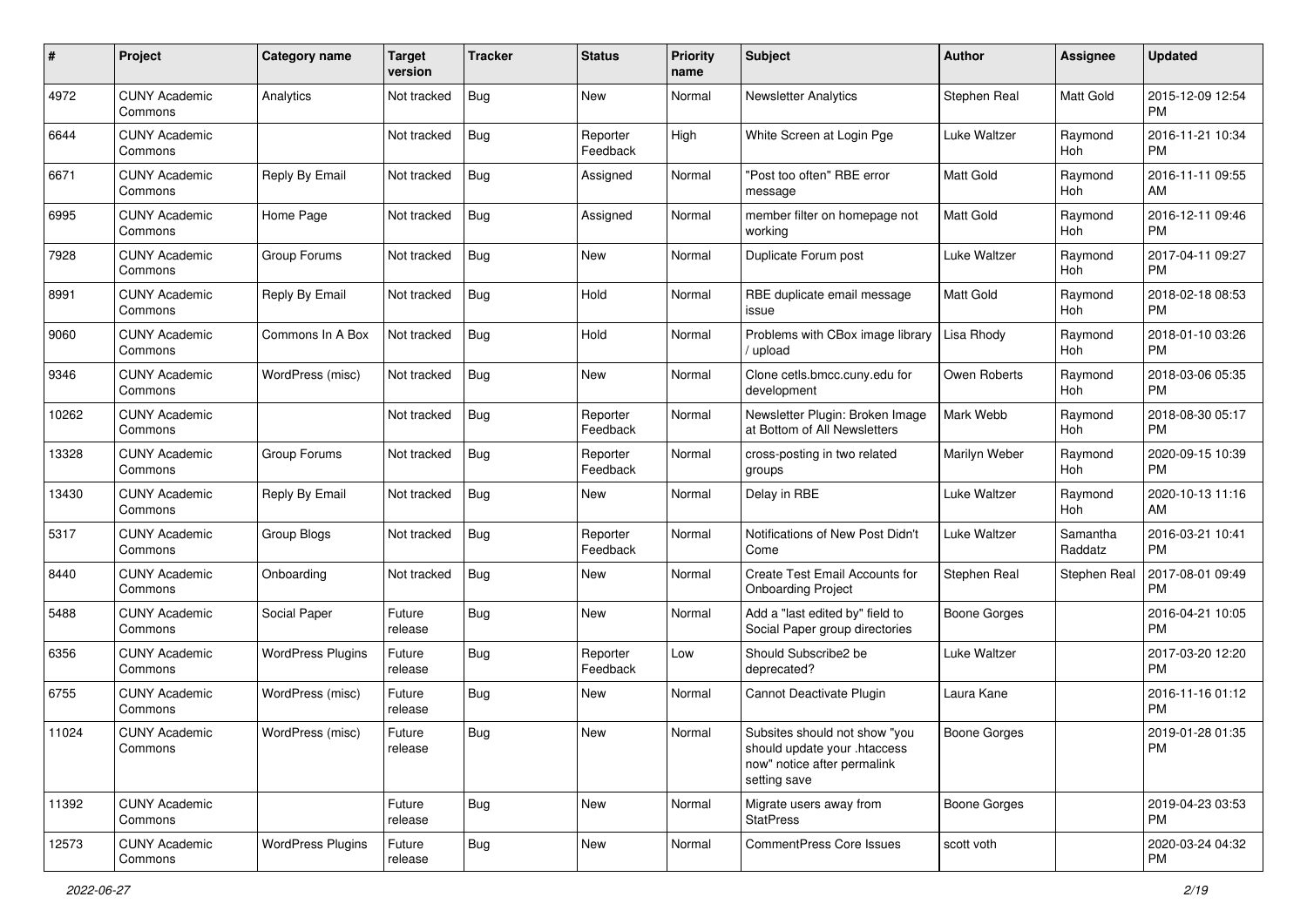| #     | Project                         | <b>Category name</b>     | Target<br>version | <b>Tracker</b> | <b>Status</b>        | <b>Priority</b><br>name | <b>Subject</b>                                                                                  | <b>Author</b>           | <b>Assignee</b>       | <b>Updated</b>                |
|-------|---------------------------------|--------------------------|-------------------|----------------|----------------------|-------------------------|-------------------------------------------------------------------------------------------------|-------------------------|-----------------------|-------------------------------|
| 7022  | <b>CUNY Academic</b><br>Commons | Announcements            | Future<br>release | <b>Bug</b>     | <b>New</b>           | Normal                  | Sitewide announcements should<br>be displayed on, and dismissable<br>from, mapped domains       | <b>Boone Gorges</b>     | Boone<br>Gorges       | 2018-03-22 10:18<br>AM        |
| 7663  | <b>CUNY Academic</b><br>Commons | Social Paper             | Future<br>release | <b>Bug</b>     | <b>New</b>           | Normal                  | Social Paper notifications not<br>formatted correctly on secondary<br>sites                     | <b>Boone Gorges</b>     | Boone<br>Gorges       | 2018-04-16 03:52<br><b>PM</b> |
| 7981  | <b>CUNY Academic</b><br>Commons | Social Paper             | Future<br>release | <b>Bug</b>     | New                  | Normal                  | Social Paper comments should<br>not go to spam                                                  | Luke Waltzer            | Boone<br>Gorges       | 2018-04-16 03:52<br><b>PM</b> |
| 8675  | <b>CUNY Academic</b><br>Commons | <b>User Onboarding</b>   | Future<br>release | <b>Bug</b>     | Reporter<br>Feedback | Low                     | Add new User search screen calls<br>for the input of email address but<br>doesn't work with one | Paul Hebert             | Boone<br>Gorges       | 2017-10-11 11:17<br>AM        |
| 9289  | <b>CUNY Academic</b><br>Commons | <b>WordPress Plugins</b> | Future<br>release | Bug            | Reporter<br>Feedback | Normal                  | Email Users Plugin                                                                              | Laurie Hurson           | Boone<br>Gorges       | 2018-10-24 12:34<br><b>PM</b> |
| 9926  | <b>CUNY Academic</b><br>Commons | <b>WordPress Plugins</b> | Future<br>release | <b>Bug</b>     | New                  | Normal                  | twitter-mentions-as-comments<br>cron jobs can run long                                          | <b>Boone Gorges</b>     | Boone<br>Gorges       | 2018-10-24 12:34<br><b>PM</b> |
| 14113 | <b>CUNY Academic</b><br>Commons | WordPress (misc)         | Future<br>release | Bug            | Hold                 | Normal                  | Block Editor Not Working on this<br>page - Json error                                           | scott voth              | Boone<br>Gorges       | 2021-03-05 11:01<br>AM        |
| 14987 | <b>CUNY Academic</b><br>Commons | <b>WordPress Plugins</b> | Future<br>release | Bug            | New                  | Normal                  | Elementor update causes<br>database freeze-up                                                   | Boone Gorges            | Boone<br>Gorges       | 2021-11-29 12:02<br><b>PM</b> |
| 5827  | <b>CUNY Academic</b><br>Commons | <b>Public Portfolio</b>  | Future<br>release | <b>Bug</b>     | Assigned             | Normal                  | Academic Interests square<br>bracket links not working                                          | scott voth              | Chris Stein           | 2016-08-11 11:59<br><b>PM</b> |
| 4438  | <b>CUNY Academic</b><br>Commons | Events                   | Future<br>release | <b>Bug</b>     | Assigned             | Normal                  | Events Calendar - Export<br><b>Recurring Events</b>                                             | scott voth              | Daniel Jones          | 2016-05-23 04:25<br><b>PM</b> |
| 5268  | <b>CUNY Academic</b><br>Commons | Group Forums             | Future<br>release | <b>Bug</b>     | Assigned             | Normal                  | Long-time to post to multiple<br>groups                                                         | <b>Luke Waltzer</b>     | Daniel Jones          | 2016-09-07 06:31<br><b>PM</b> |
| 2167  | <b>CUNY Academic</b><br>Commons | WordPress (misc)         | Future<br>release | <b>Bug</b>     | Assigned             | Normal                  | <b>CAC-Livestream Plugin Issues</b>                                                             | Michael Smith           | Dominic<br>Giglio     | 2015-01-02 03:06<br><b>PM</b> |
| 9835  | <b>CUNY Academic</b><br>Commons | Group Forums             | Future<br>release | Bug            | Assigned             | Normal                  | add a "like" function?                                                                          | Marilyn Weber           | Erik Trainer          | 2018-06-05 01:49<br><b>PM</b> |
| 13331 | <b>CUNY Academic</b><br>Commons | Site cloning             | Future<br>release | Bug            | <b>New</b>           | Normal                  | Combine Site Template and<br>Clone operations                                                   | Boone Gorges            | Jeremy Felt           | 2021-11-19 12:39<br><b>PM</b> |
| 3691  | <b>CUNY Academic</b><br>Commons | <b>WordPress Plugins</b> | Future<br>release | Bug            | New                  | Normal                  | <b>WPMU Domain Mapping</b><br>Debugging on cdev                                                 | Raymond Hoh             | Matt Gold             | 2014-12-12 09:04<br>AM        |
| 3939  | <b>CUNY Academic</b><br>Commons | <b>WordPress Plugins</b> | Future<br>release | <b>Bug</b>     | Hold                 | Normal                  | Activity stream support for<br>Co-Authors Plus plugin                                           | Raymond Hoh             | Raymond<br><b>Hoh</b> | 2015-11-09 06:13<br><b>PM</b> |
| 4388  | <b>CUNY Academic</b><br>Commons | WordPress (misc)         | Future<br>release | Bug            | Assigned             | Normal                  | Repeated request for<br>authentication.                                                         | Alice.Lynn<br>McMichael | Raymond<br>Hoh        | 2015-08-11 07:35<br><b>PM</b> |
| 4535  | <b>CUNY Academic</b><br>Commons | My Commons               | Future<br>release | <b>Bug</b>     | <b>New</b>           | Low                     | My Commons filter issue                                                                         | scott voth              | Raymond<br>Hoh        | 2015-09-01 11:17<br>AM        |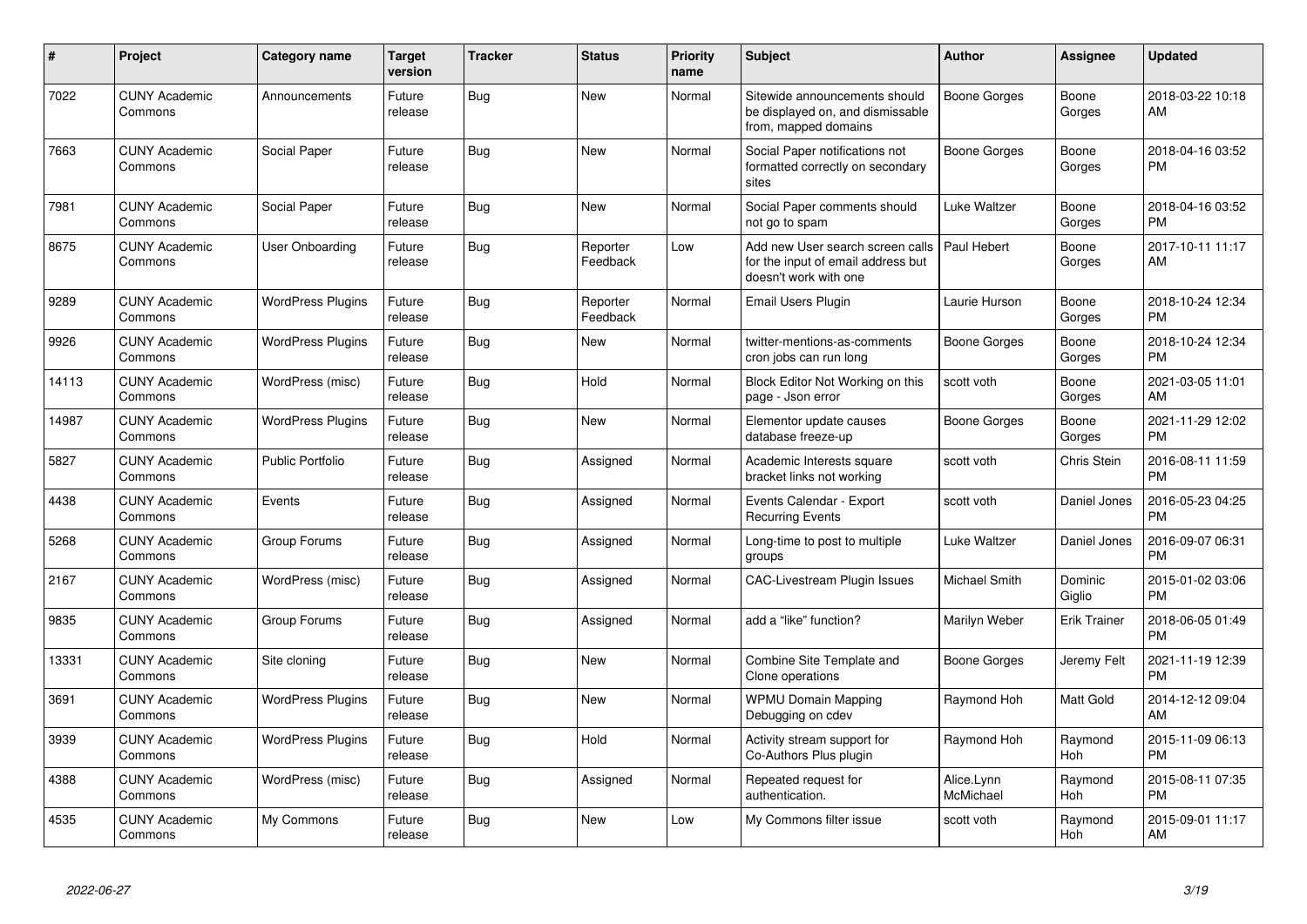| $\pmb{\#}$ | <b>Project</b>                  | <b>Category name</b>       | <b>Target</b><br>version | <b>Tracker</b> | <b>Status</b>        | <b>Priority</b><br>name | <b>Subject</b>                                                         | <b>Author</b>           | Assignee              | <b>Updated</b>                |
|------------|---------------------------------|----------------------------|--------------------------|----------------|----------------------|-------------------------|------------------------------------------------------------------------|-------------------------|-----------------------|-------------------------------|
| 5282       | <b>CUNY Academic</b><br>Commons | Social Paper               | Future<br>release        | Bug            | <b>New</b>           | Normal                  | Replying via email directs to<br>paper but not individual comment.     | Marilyn Weber           | Raymond<br><b>Hoh</b> | 2016-03-02 01:48<br><b>PM</b> |
| 5691       | <b>CUNY Academic</b><br>Commons | Blogs (BuddyPress)         | Future<br>release        | Bug            | Assigned             | High                    | Differing numbers on Sites display                                     | Matt Gold               | Raymond<br><b>Hoh</b> | 2016-06-13 01:37<br><b>PM</b> |
| 6749       | <b>CUNY Academic</b><br>Commons | Events                     | Future<br>release        | Bug            | New                  | Low                     | BPEO iCal request can trigger<br>very large number of DB queries       | Boone Gorges            | Raymond<br><b>Hoh</b> | 2016-11-15 10:09<br><b>PM</b> |
| 11243      | <b>CUNY Academic</b><br>Commons | BuddyPress (misc)          | Future<br>release        | <b>Bug</b>     | <b>New</b>           | Normal                  | Audit bp-custom.php                                                    | Raymond Hoh             | Raymond<br>Hoh        | 2022-04-26 11:59<br>AM        |
| 11971      | <b>CUNY Academic</b><br>Commons | <b>Email Notifications</b> | Future<br>release        | Bug            | Reporter<br>Feedback | Low                     | Pictures obscured in emailed post<br>notifications                     | Marilyn Weber           | Raymond<br>Hoh        | 2019-11-21 01:14<br><b>PM</b> |
| 14496      | <b>CUNY Academic</b><br>Commons | Domain Mapping             | Future<br>release        | Bug            | <b>New</b>           | Normal                  | Mapped domain SSO uses<br>third-party cookies                          | Raymond Hoh             | Raymond<br><b>Hoh</b> | 2021-05-24 04:03<br><b>PM</b> |
| 4661       | <b>CUNY Academic</b><br>Commons | User Experience            | Future<br>release        | <b>Bug</b>     | Assigned             | Normal                  | Simplify Events text                                                   | <b>Matt Gold</b>        | Samantha<br>Raddatz   | 2015-10-02 09:06<br><b>PM</b> |
| 14792      | <b>CUNY Academic</b><br>Commons |                            |                          | <b>Bug</b>     | <b>New</b>           | Normal                  | Inconsistent email notifications<br>from gravity forms                 | Raffi<br>Khatchadourian |                       | 2021-10-04 01:50<br><b>PM</b> |
| 14936      | <b>CUNY Academic</b><br>Commons |                            |                          | <b>Bug</b>     | <b>New</b>           | Normal                  | Commons websites blocked by<br>SPS campus network                      | Laurie Hurson           |                       | 2021-11-03 03:57<br><b>PM</b> |
| 14940      | <b>CUNY Academic</b><br>Commons |                            |                          | <b>Bug</b>     | New                  | Normal                  | Discrepancy between Commons<br>profile "sites" and actual # of sites   | Laurie Hurson           |                       | 2021-11-08 11:09<br>AM        |
| 15757      | <b>CUNY Academic</b><br>Commons |                            |                          | <b>Bug</b>     | <b>New</b>           | Normal                  | Members # do not match                                                 | Laurie Hurson           |                       | 2022-03-30 04:52<br><b>PM</b> |
| 16255      | <b>CUNY Academic</b><br>Commons | WordPress (misc)           |                          | Bug            | New                  | Normal                  | Need to define 'MULTISITE'<br>constant in wp-config.php                | Raymond Hoh             |                       | 2022-06-19 09:31<br>AM        |
| 16294      | <b>CUNY Academic</b><br>Commons |                            |                          | <b>Bug</b>     | New                  | Urgent                  | CAC is down                                                            | Raffi<br>Khatchadourian |                       | 2022-06-24 02:36<br><b>PM</b> |
| 2576       | <b>NYCDH Community</b><br>Site  |                            |                          | Bug            | Hold                 | Low                     | Test Next Button in Javascript<br><b>Tutorial Under Activities</b>     | Mark Newton             | Alex Gil              | 2013-05-18 02:55<br><b>PM</b> |
| 14908      | <b>CUNY Academic</b><br>Commons | Performance                |                          | <b>Bug</b>     | New                  | Normal                  | Stale object cache on cdev                                             | Raymond Hoh             | Boone<br>Gorges       | 2021-12-07 09:45<br>AM        |
| 2618       | <b>NYCDH Community</b><br>Site  |                            |                          | <b>Bug</b>     | Assigned             | Low                     | Mark blogs as spam when created   Matt Gold<br>by users marked as spam |                         | Boone<br>Gorges       | 2013-06-09 11:38<br><b>PM</b> |
| 15516      | <b>CUNY Academic</b><br>Commons | <b>WordPress Plugins</b>   |                          | Bug            | Reporter<br>Feedback | Normal                  | Can't publish or save draft of post<br>on wordpress.com                | Raffi<br>Khatchadourian | Raymond<br><b>Hoh</b> | 2022-03-02 05:52<br><b>PM</b> |
| 16177      | <b>CUNY Academic</b><br>Commons | Reply By Email             |                          | <b>Bug</b>     | <b>New</b>           | Normal                  | Switch to Inbound mode for RBE                                         | Raymond Hoh             | Raymond<br>Hoh        | 2022-05-30 04:32<br><b>PM</b> |
| 16245      | <b>CUNY Academic</b><br>Commons | WordPress (misc)           |                          | Bug            | Reporter<br>Feedback | Normal                  | Save Button missing on<br>WordPress Profile page                       | scott voth              | Raymond<br>Hoh        | 2022-06-16 03:09<br><b>PM</b> |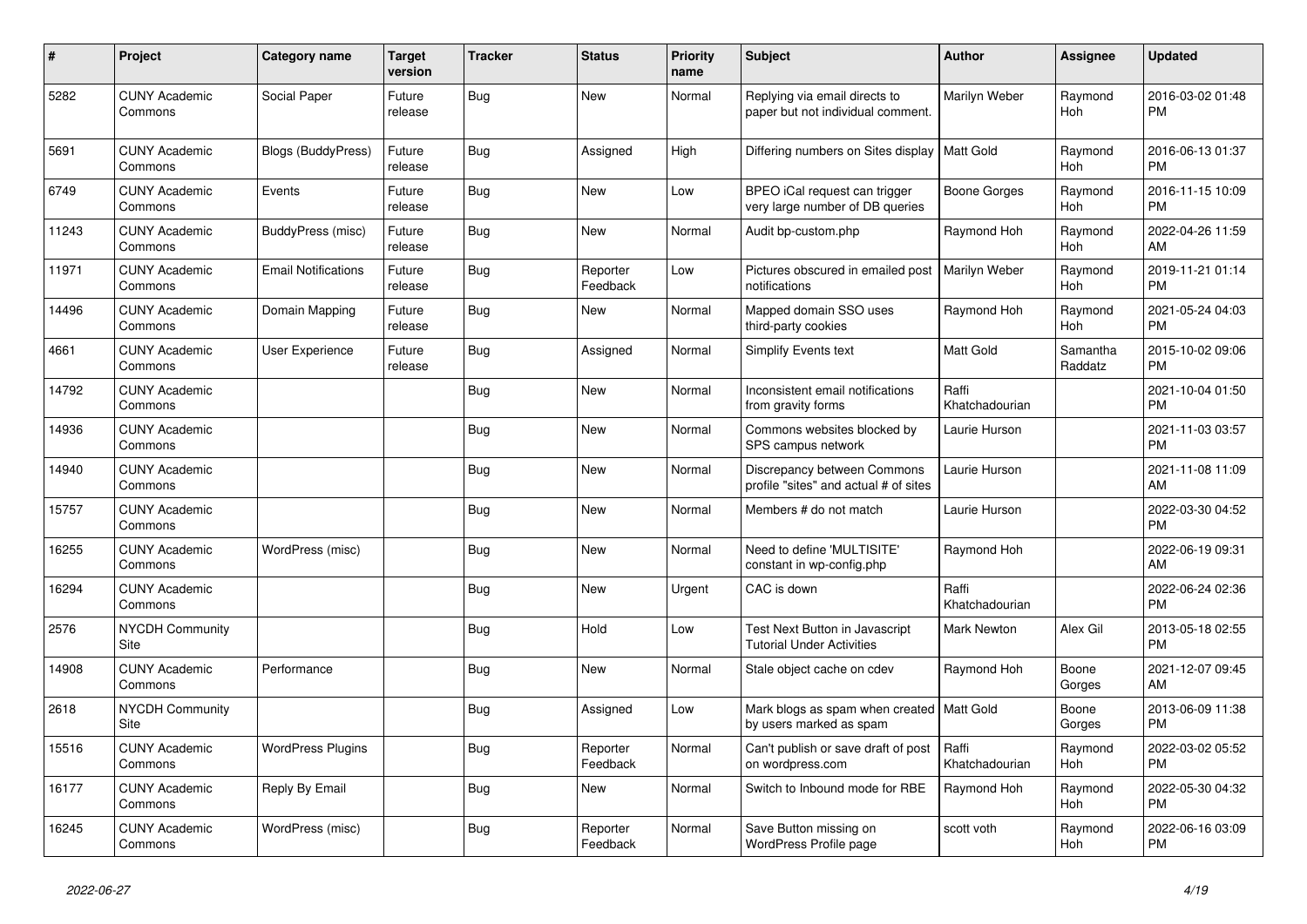| #     | Project                         | Category name                  | <b>Target</b><br>version | <b>Tracker</b> | <b>Status</b>                       | <b>Priority</b><br>name | <b>Subject</b>                                                                        | <b>Author</b>           | <b>Assignee</b>       | <b>Updated</b>                |
|-------|---------------------------------|--------------------------------|--------------------------|----------------|-------------------------------------|-------------------------|---------------------------------------------------------------------------------------|-------------------------|-----------------------|-------------------------------|
| 8992  | <b>NYCDH Community</b><br>Site  |                                |                          | <b>Bug</b>     | Assigned                            | Normal                  | Multiple RBE error reports                                                            | Matt Gold               | Raymond<br>Hoh        | 2017-12-11 05:43<br><b>PM</b> |
| 16199 | <b>CUNY Academic</b><br>Commons | <b>Directories</b>             | 2.0.2                    | Bug            | <b>New</b>                          | Normal                  | Removed "Semester" Filter from<br><b>Courses Directory</b>                            | Laurie Hurson           | Boone<br>Gorges       | 2022-06-14 11:36<br>AM        |
| 11649 | <b>CUNY Academic</b><br>Commons | <b>WordPress Plugins</b>       | 2.0.2                    | Bug            | In Progress                         | Normal                  | CC license displayed on every<br>page                                                 | Gina Cherry             | Raymond<br><b>Hoh</b> | 2022-06-14 11:36<br>AM        |
| 13457 | <b>CUNY Academic</b><br>Commons | Group Forums                   | 2.0.2                    | Bug            | <b>New</b>                          | High                    | Forum post not sending<br>notifications                                               | Filipa Calado           | Raymond<br>Hoh        | 2022-06-14 11:36<br>AM        |
| 16296 | <b>CUNY Academic</b><br>Commons | Home Page                      | 2.0.2                    | Bug            | Staged for<br>Production<br>Release | Normal                  | "Visit Profile" link on Member<br>Directory page doesn't work<br>properly             | Raymond Hoh             | Raymond<br>Hoh        | 2022-06-24 07:54<br><b>PM</b> |
| 3419  | <b>CUNY Academic</b><br>Commons | Group Invitations              | 1.6.14                   | Bug            | Testing<br>Required                 | Normal                  | Neatening the display of<br>messages on group requests                                | Matt Gold               | Boone<br>Gorges       | 2014-09-01 09:29<br><b>PM</b> |
| 11077 | <b>CUNY Academic</b><br>Commons | Events                         | Not tracked              | Feature        | Reporter<br>Feedback                | Normal                  | Show event category description<br>in event list view                                 | Raffi<br>Khatchadourian |                       | 2019-02-12 10:38<br><b>PM</b> |
| 13912 | <b>CUNY Academic</b><br>Commons |                                | Not tracked              | Feature        | Hold                                | Low                     | posting "missed schedule"                                                             | Marilyn Weber           |                       | 2021-02-23 10:46<br>AM        |
| 15923 | <b>CUNY Academic</b><br>Commons |                                | Not tracked              | Feature        | Reporter<br>Feedback                | Normal                  | <b>Bellows Plugin Adjustments</b>                                                     | Laurie Hurson           |                       | 2022-04-20 10:10<br>AM        |
| 3230  | <b>CUNY Academic</b><br>Commons | Internal Tools and<br>Workflow | Not tracked              | Feature        | Assigned                            | High                    | Scripts for quicker<br>provisioning/updating of<br>development environments           | Boone Gorges            | Boone<br>Gorges       | 2016-01-26 04:54<br><b>PM</b> |
| 3615  | <b>CUNY Academic</b><br>Commons | Redmine                        | Not tracked              | Feature        | <b>New</b>                          | Low                     | Create Redmine issues via email                                                       | Dominic Giglio          | Boone<br>Gorges       | 2017-11-16 11:36<br>AM        |
| 12911 | <b>CUNY Academic</b><br>Commons |                                | Not tracked              | Feature        | <b>New</b>                          | Normal                  | Block access to xmlrpc.php based<br>on User-Agent                                     | Boone Gorges            | Boone<br>Gorges       | 2020-06-09 05:12<br><b>PM</b> |
| 11517 | <b>CUNY Academic</b><br>Commons |                                | Not tracked              | Feature        | Assigned                            | Normal                  | wp-accessibility plugin should not<br>strip 'target=" blank" by default               | Boone Gorges            | Laurie Hurson         | 2019-09-24 09:57<br>AM        |
| 7828  | <b>CUNY Academic</b><br>Commons |                                | Not tracked              | Feature        | Assigned                            | Normal                  | Theme Assessment 2017                                                                 | Margaret Galvan         | Margaret<br>Galvan    | 2017-05-02 10:41<br><b>PM</b> |
| 8837  | <b>CUNY Academic</b><br>Commons |                                | Not tracked              | Feature        | Assigned                            | Normal                  | Create a form to request info from<br>people requesting premium<br>themes and plugins | Matt Gold               | Marilyn<br>Weber      | 2017-11-14 03:35<br><b>PM</b> |
| 9420  | <b>CUNY Academic</b><br>Commons | cuny.is                        | Not tracked              | Feature        | <b>New</b>                          | Normal                  | Request for http://cuny.is/streams                                                    | Raffi<br>Khatchadourian | Marilyn<br>Weber      | 2018-04-02 10:08<br>AM        |
| 3657  | <b>CUNY Academic</b><br>Commons | WordPress (misc)               | Not tracked              | Feature        | <b>New</b>                          | Normal                  | Create alert for GC email<br>addresses                                                | Matt Gold               | Matt Gold             | 2016-04-14 11:29<br><b>PM</b> |
| 8898  | <b>CUNY Academic</b><br>Commons | Social Paper                   | Not tracked              | Feature        | Assigned                            | Normal                  | Usage data on docs and social<br>paper                                                | Matt Gold               | Matt Gold             | 2017-11-16 11:32<br>AM        |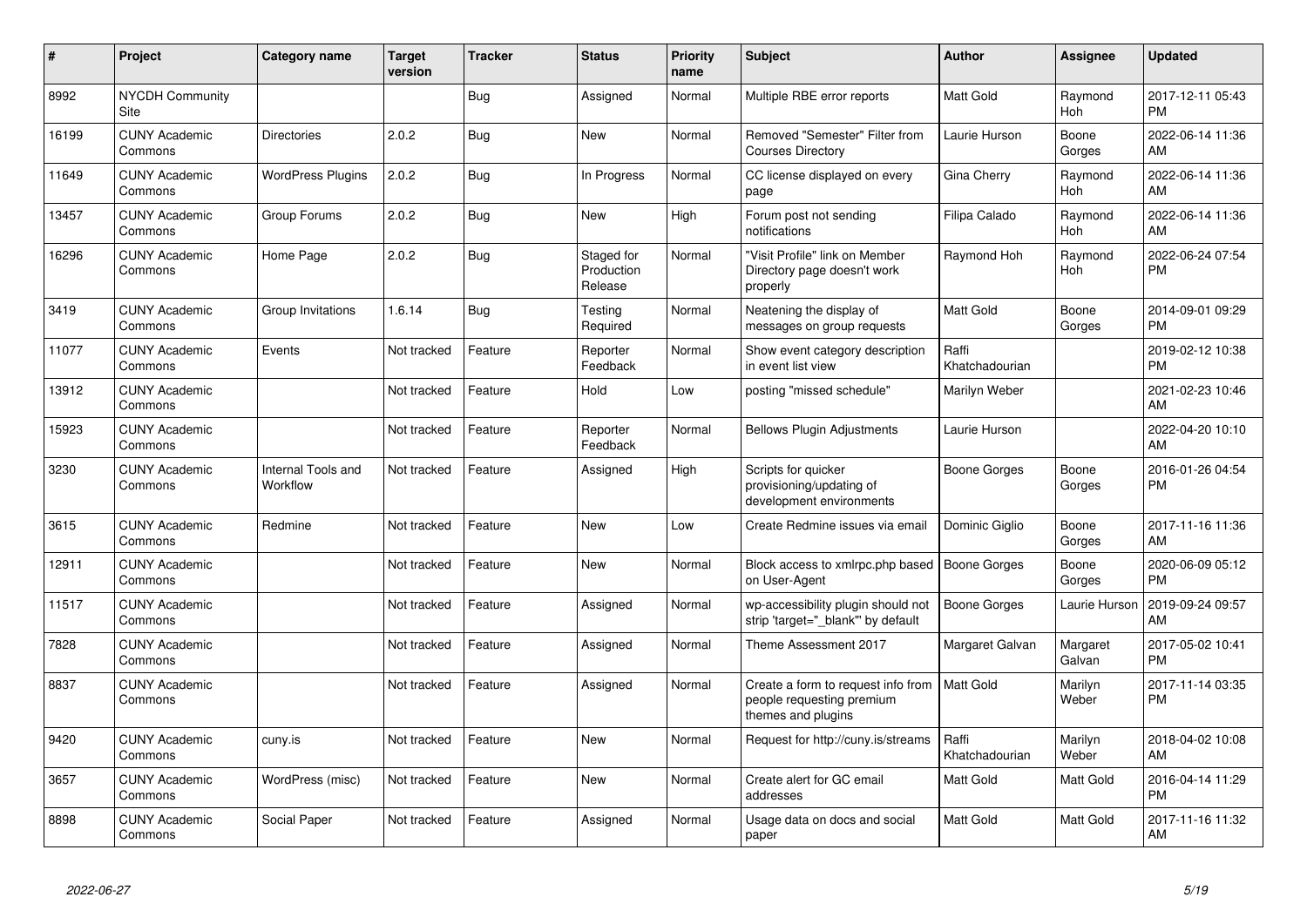| $\#$  | Project                         | <b>Category name</b>       | <b>Target</b><br>version | <b>Tracker</b> | <b>Status</b>        | <b>Priority</b><br>name | <b>Subject</b>                                                                                                                               | <b>Author</b>          | <b>Assignee</b>      | <b>Updated</b>                |
|-------|---------------------------------|----------------------------|--------------------------|----------------|----------------------|-------------------------|----------------------------------------------------------------------------------------------------------------------------------------------|------------------------|----------------------|-------------------------------|
| 8902  | <b>CUNY Academic</b><br>Commons | Design                     | Not tracked              | Feature        | Assigned             | Normal                  | Report back on research on<br><b>BuddyPress themes</b>                                                                                       | Matt Gold              | <b>Michael Smith</b> | 2017-11-10 12:31<br><b>PM</b> |
| 8976  | <b>CUNY Academic</b><br>Commons | Reply By Email             | Not tracked              | Feature        | Assigned             | Normal                  | Package RBE new topics<br>posting?                                                                                                           | Matt Gold              | Raymond<br>Hoh       | 2017-12-04 02:34<br><b>PM</b> |
| 6115  | <b>CUNY Academic</b><br>Commons | Publicity                  | Not tracked              | Feature        | Assigned             | Normal                  | create digital signage for GC                                                                                                                | Matt Gold              | scott voth           | 2016-10-11 10:09<br><b>PM</b> |
| 9908  | <b>CUNY Academic</b><br>Commons |                            | Not tracked              | Feature        | New                  | Normal                  | Is it possible to send email<br>updates to users (or an email<br>address not on the list) for only a<br>single page AFTER being<br>prompted? | <b>Michael Shields</b> | scott voth           | 2018-06-11 01:34<br><b>PM</b> |
| 14394 | <b>CUNY Academic</b><br>Commons |                            | Not tracked              | Feature        | <b>New</b>           | Normal                  | Commons News Site - redesign                                                                                                                 | scott voth             | scott voth           | 2021-09-14 10:46<br>AM        |
| 9643  | <b>CUNY Academic</b><br>Commons | Publicity                  | Not tracked              | Feature        | <b>New</b>           | Normal                  | Create a page on the Commons<br>for logos etc.                                                                                               | Stephen Real           | Stephen Real         | 2018-04-24 10:53<br>AM        |
| 5679  | <b>CUNY Academic</b><br>Commons | Analytics                  | Not tracked              | Feature        | <b>New</b>           | Normal                  | Logged In Users for GA                                                                                                                       | Valerie Townsend       | Valerie<br>Townsend  | 2016-06-11 09:49<br>AM        |
| 364   | <b>CUNY Academic</b><br>Commons | <b>WordPress Plugins</b>   | Future<br>release        | Feature        | New                  | Normal                  | <b>Bulletin Board</b>                                                                                                                        | Matt Gold              |                      | 2015-01-05 08:50<br><b>PM</b> |
| 5199  | <b>CUNY Academic</b><br>Commons | Social Paper               | Future<br>release        | Feature        | New                  | Normal                  | add tables to the SP editor                                                                                                                  | Marilyn Weber          |                      | 2016-10-24 11:27<br>AM        |
| 5205  | <b>CUNY Academic</b><br>Commons | Social Paper               | Future<br>release        | Feature        | <b>New</b>           | Normal                  | Social Paper folders                                                                                                                         | Marilyn Weber          |                      | 2016-02-11 10:24<br><b>PM</b> |
| 5489  | <b>CUNY Academic</b><br>Commons | Social Paper               | Future<br>release        | Feature        | <b>New</b>           | Normal                  | Asc/desc sorting for Social Paper<br>directories                                                                                             | Boone Gorges           |                      | 2016-04-21 10:06<br><b>PM</b> |
| 5992  | <b>CUNY Academic</b><br>Commons | <b>Email Notifications</b> | Future<br>release        | Feature        | New                  | Normal                  | Changing the From line of<br>autogenerated blog emails                                                                                       | Marilyn Weber          |                      | 2018-09-27 05:19<br><b>PM</b> |
| 6332  | <b>CUNY Academic</b><br>Commons | WordPress (misc)           | Future<br>release        | Feature        | <b>New</b>           | Normal                  | Allow uploaded files to be marked<br>as private in an ad hoc way                                                                             | Boone Gorges           |                      | 2016-10-17 11:41<br><b>PM</b> |
| 9720  | <b>CUNY Academic</b><br>Commons | Authentication             | Future<br>release        | Feature        | New                  | Normal                  | The Commons should be an<br>oAuth provider                                                                                                   | Boone Gorges           |                      | 2019-03-01 02:04<br><b>PM</b> |
| 10380 | <b>CUNY Academic</b><br>Commons | WordPress (misc)           | Future<br>release        | Feature        | In Progress          | Normal                  | Remove blacklisted plugins                                                                                                                   | Boone Gorges           |                      | 2022-04-26 12:00<br><b>PM</b> |
| 11131 | <b>CUNY Academic</b><br>Commons |                            | Future<br>release        | Feature        | Reporter<br>Feedback | Normal                  | Image Annotation Plugins                                                                                                                     | Laurie Hurson          |                      | 2019-02-26 11:33<br>AM        |
| 11860 | <b>CUNY Academic</b><br>Commons | Registration               | Future<br>release        | Feature        | New                  | Normal                  | Ensure Students Are Aware They<br>Can Use Aliases At Registration                                                                            | scott voth             |                      | 2019-09-24 08:46<br>AM        |
| 13048 | <b>CUNY Academic</b><br>Commons | Shortcodes and<br>embeds   | Future<br>release        | Feature        | <b>New</b>           | Normal                  | Jupyter Notebooks support                                                                                                                    | Boone Gorges           |                      | 2020-07-14 11:46<br>AM        |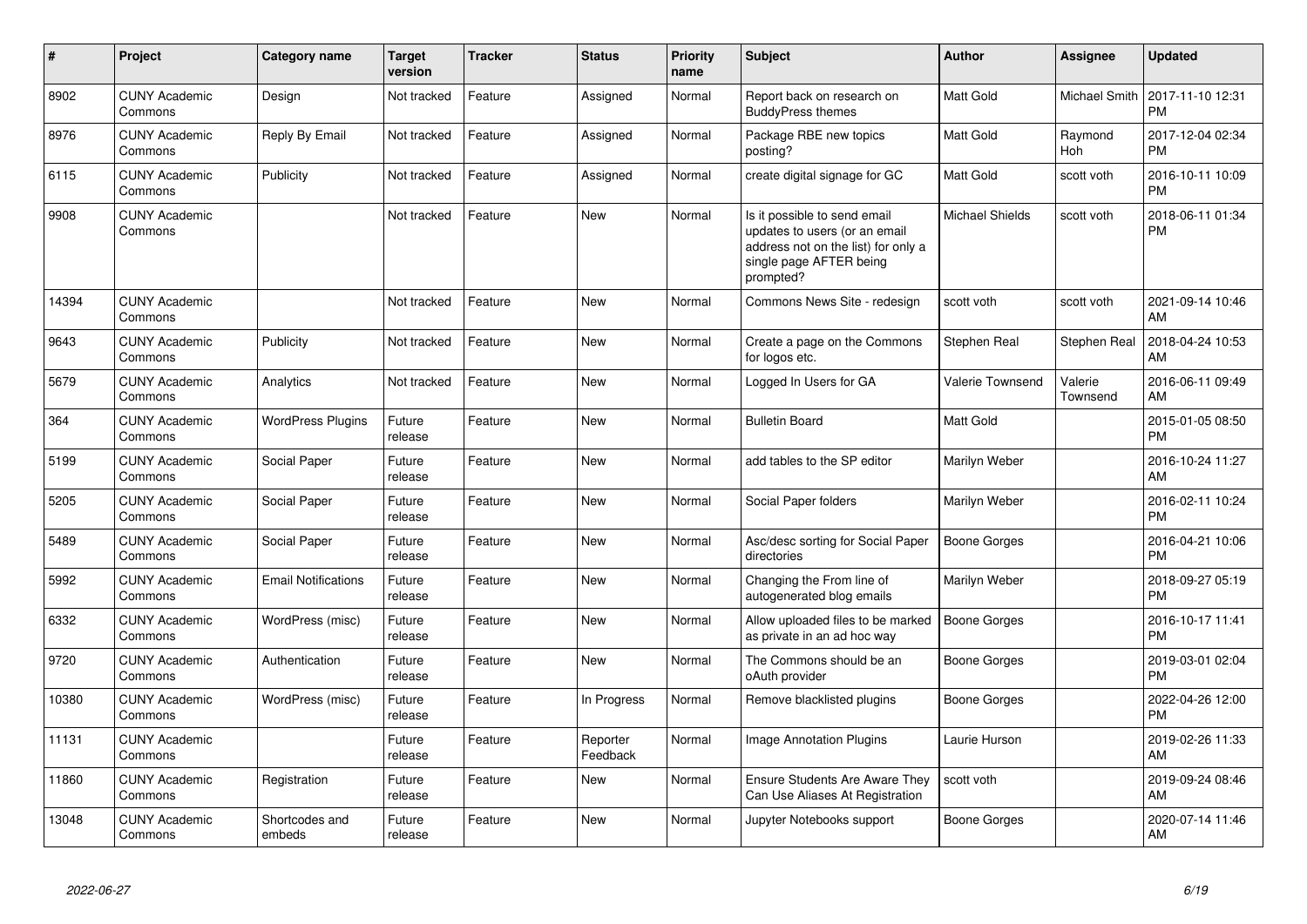| #     | Project                         | Category name            | Target<br>version | Tracker | <b>Status</b> | <b>Priority</b><br>name | <b>Subject</b>                                                       | <b>Author</b>       | Assignee        | <b>Updated</b>                |
|-------|---------------------------------|--------------------------|-------------------|---------|---------------|-------------------------|----------------------------------------------------------------------|---------------------|-----------------|-------------------------------|
| 13650 | <b>CUNY Academic</b><br>Commons | Group Library            | Future<br>release | Feature | <b>New</b>    | Normal                  | Forum Attachments in Group<br>Library                                | Laurie Hurson       |                 | 2021-11-19 12:30<br><b>PM</b> |
| 58    | <b>CUNY Academic</b><br>Commons | BuddyPress (misc)        | Future<br>release | Feature | Assigned      | Low                     | Make member search sortable by<br>last name                          | Roberta Brody       | Boone<br>Gorges | 2010-08-26 02:38<br><b>PM</b> |
| 287   | <b>CUNY Academic</b><br>Commons | WordPress (misc)         | Future<br>release | Feature | Assigned      | Normal                  | Create troubleshooting tool for<br>account sign-up                   | Matt Gold           | Boone<br>Gorges | 2015-11-09 06:17<br><b>PM</b> |
| 377   | <b>CUNY Academic</b><br>Commons | BuddyPress (misc)        | Future<br>release | Feature | Assigned      | Normal                  | Like buttons                                                         | Matt Gold           | Boone<br>Gorges | 2010-11-16 05:13<br><b>PM</b> |
| 435   | <b>CUNY Academic</b><br>Commons | BuddyPress (misc)        | Future<br>release | Feature | Assigned      | Normal                  | Include Avatar Images in Forum<br><b>Post Notification Emails</b>    | Matt Gold           | Boone<br>Gorges | 2010-12-08 12:40<br><b>PM</b> |
| 500   | <b>CUNY Academic</b><br>Commons | BuddyPress (misc)        | Future<br>release | Feature | Assigned      | Normal                  | <b>Export Group Data</b>                                             | Matt Gold           | Boone<br>Gorges | 2010-12-19 12:09<br><b>PM</b> |
| 519   | <b>CUNY Academic</b><br>Commons | <b>BuddyPress Docs</b>   | Future<br>release | Feature | Assigned      | Low                     | TOC for individual docs - for new<br>BP "wiki-like" plugin           | scott voth          | Boone<br>Gorges | 2015-11-09 05:54<br><b>PM</b> |
| 554   | <b>CUNY Academic</b><br>Commons | BuddyPress (misc)        | Future<br>release | Feature | Assigned      | Normal                  | Add Trackback notifications to<br>site-wide activity feed            | Matt Gold           | Boone<br>Gorges | 2015-11-09 06:19<br>PM        |
| 585   | <b>CUNY Academic</b><br>Commons | Group Forums             | Future<br>release | Feature | Assigned      | Normal                  | Merge Forum Topics                                                   | Sarah Morgano       | Boone<br>Gorges | 2011-07-06 04:11<br><b>PM</b> |
| 599   | <b>CUNY Academic</b><br>Commons | BuddyPress (misc)        | Future<br>release | Feature | Assigned      | Normal                  | Consider adding rating plugins for<br><b>BuddyPress/BBPress</b>      | Matt Gold           | Boone<br>Gorges | 2011-08-22 06:50<br><b>PM</b> |
| 618   | <b>CUNY Academic</b><br>Commons | <b>BuddyPress Docs</b>   | Future<br>release | Feature | Assigned      | Normal                  | BuddyPress Docs: export formats                                      | <b>Boone Gorges</b> | Boone<br>Gorges | 2015-11-09 05:38<br><b>PM</b> |
| 635   | <b>CUNY Academic</b><br>Commons | BuddyPress (misc)        | Future<br>release | Feature | Assigned      | Normal                  | Big Blue Button -<br>Videoconferencing in Groups and<br><b>Blogs</b> | <b>Matt Gold</b>    | Boone<br>Gorges | 2011-03-14 03:24<br><b>PM</b> |
| 658   | <b>CUNY Academic</b><br>Commons | <b>WordPress Plugins</b> | Future<br>release | Feature | Assigned      | Normal                  | Rebulid Sitewide Tag Suggestion                                      | <b>Matt Gold</b>    | Boone<br>Gorges | 2015-01-05 08:47<br><b>PM</b> |
| 1165  | <b>CUNY Academic</b><br>Commons | <b>Email Invitations</b> | Future<br>release | Feature | Assigned      | Low                     | Allow saved lists of invitees under<br>Send Invites                  | Boone Gorges        | Boone<br>Gorges | 2015-11-09 06:03<br><b>PM</b> |
| 1166  | <b>CUNY Academic</b><br>Commons | <b>Email Invitations</b> | Future<br>release | Feature | <b>New</b>    | Low                     | Better organizational tools for<br>Sent Invites                      | Boone Gorges        | Boone<br>Gorges | 2015-11-09 06:02<br><b>PM</b> |
| 1167  | <b>CUNY Academic</b><br>Commons | <b>Email Invitations</b> | Future<br>release | Feature | <b>New</b>    | Low                     | Allow email invitations to be<br>resent                              | Boone Gorges        | Boone<br>Gorges | 2015-11-12 12:53<br>AM        |
| 1417  | <b>CUNY Academic</b><br>Commons | <b>BuddyPress Docs</b>   | Future<br>release | Feature | Assigned      | Low                     | Bulk actions for BuddyPress Docs                                     | <b>Boone Gorges</b> | Boone<br>Gorges | 2016-10-17 10:41<br><b>PM</b> |
| 1422  | <b>CUNY Academic</b><br>Commons | <b>BuddyPress Docs</b>   | Future<br>release | Feature | Assigned      | Normal                  | Make "created Doc" activity icons<br>non-mini                        | <b>Boone Gorges</b> | Boone<br>Gorges | 2015-11-09 05:48<br><b>PM</b> |
| 1460  | <b>CUNY Academic</b><br>Commons | Analytics                | Future<br>release | Feature | Assigned      | Normal                  | Update System Report                                                 | <b>Brian Foote</b>  | Boone<br>Gorges | 2015-11-09 06:13<br><b>PM</b> |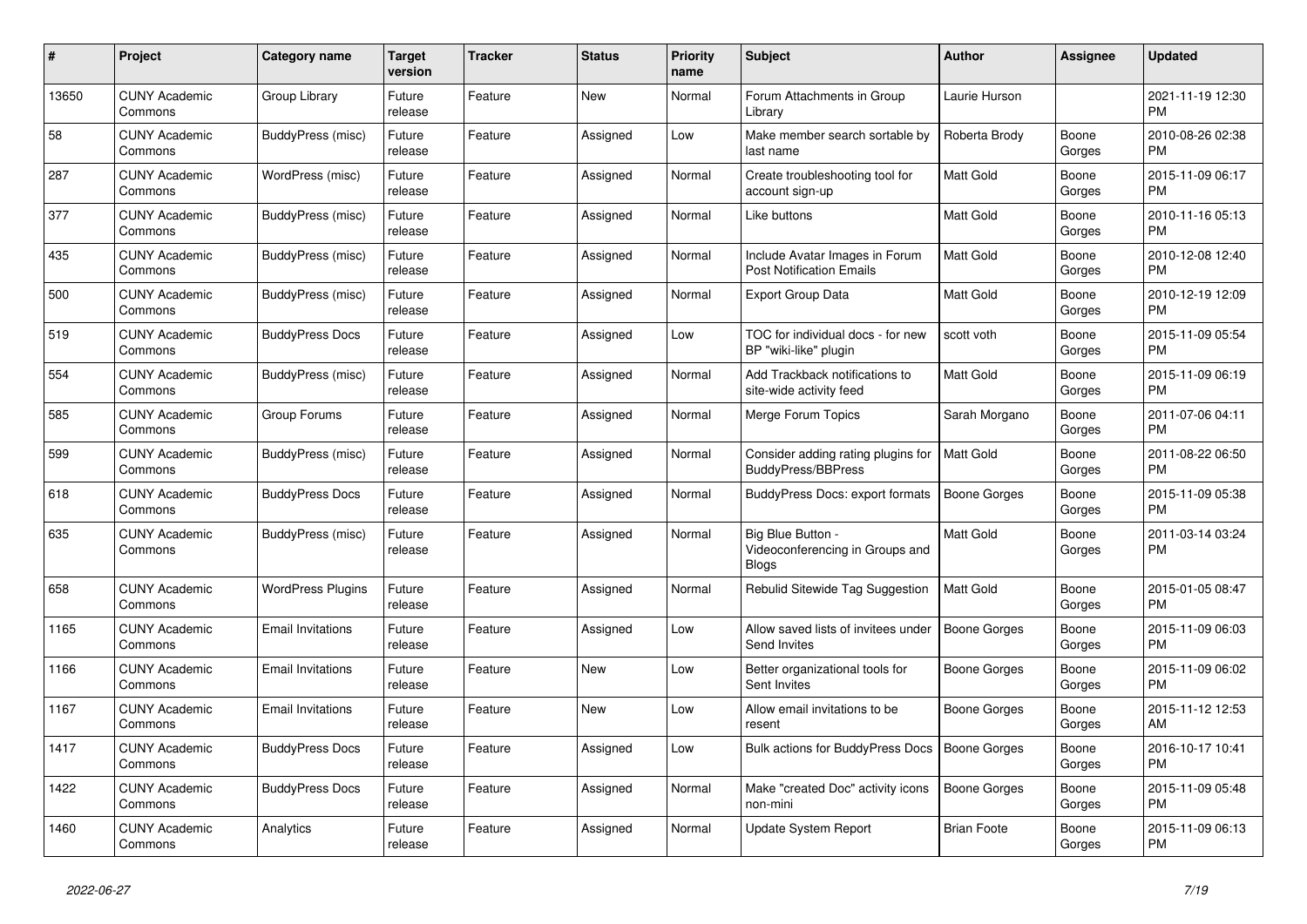| #    | Project                         | <b>Category name</b>     | <b>Target</b><br>version | <b>Tracker</b> | <b>Status</b> | <b>Priority</b><br>name | <b>Subject</b>                                                                 | Author              | Assignee        | <b>Updated</b>                |
|------|---------------------------------|--------------------------|--------------------------|----------------|---------------|-------------------------|--------------------------------------------------------------------------------|---------------------|-----------------|-------------------------------|
| 1508 | <b>CUNY Academic</b><br>Commons | WordPress (misc)         | Future<br>release        | Feature        | Assigned      | Normal                  | Share login cookies across<br>mapped domains                                   | <b>Boone Gorges</b> | Boone<br>Gorges | 2012-07-02 12:12<br><b>PM</b> |
| 1562 | <b>CUNY Academic</b><br>Commons | <b>WordPress Plugins</b> | Future<br>release        | Feature        | Assigned      | Low                     | Play with NYT Collaborative<br><b>Authoring Tool</b>                           | <b>Matt Gold</b>    | Boone<br>Gorges | 2015-01-05 08:47<br><b>PM</b> |
| 1744 | <b>CUNY Academic</b><br>Commons | <b>BuddyPress Docs</b>   | Future<br>release        | Feature        | Assigned      | Normal                  | Spreadsheet-style Docs                                                         | <b>Boone Gorges</b> | Boone<br>Gorges | 2015-11-09 06:13<br><b>PM</b> |
| 1888 | <b>CUNY Academic</b><br>Commons | Home Page                | Future<br>release        | Feature        | Assigned      | Normal                  | Refactor BP MPO Activity Filter to<br>support proper pagination                | Sarah Morgano       | Boone<br>Gorges | 2014-05-01 07:11<br><b>PM</b> |
| 2013 | <b>CUNY Academic</b><br>Commons | <b>Public Portfolio</b>  | Future<br>release        | Feature        | Assigned      | Low                     | Have Profile Privacy Options<br>show up only for filled-in fields              | Matt Gold           | Boone<br>Gorges | 2015-11-09 06:09<br><b>PM</b> |
| 2223 | <b>CUNY Academic</b><br>Commons | <b>WordPress Plugins</b> | Future<br>release        | Feature        | Assigned      | Low                     | Add Participad to the CUNY<br><b>Academic Commons</b>                          | <b>Matt Gold</b>    | Boone<br>Gorges | 2014-09-17 10:03<br><b>PM</b> |
| 2325 | <b>CUNY Academic</b><br>Commons | BuddyPress (misc)        | Future<br>release        | Feature        | Assigned      | Low                     | Profile should have separate<br>fields for first/last names                    | local admin         | Boone<br>Gorges | 2015-11-09 06:09<br><b>PM</b> |
| 2523 | <b>CUNY Academic</b><br>Commons | <b>BuddyPress Docs</b>   | Future<br>release        | Feature        | Assigned      | Normal                  | Allow Users to Upload Images to<br><b>BP</b> Docs                              | <b>Matt Gold</b>    | Boone<br>Gorges | 2015-11-09 06:14<br><b>PM</b> |
| 2610 | <b>CUNY Academic</b><br>Commons | Group Invitations        | Future<br>release        | Feature        | Assigned      | Low                     | Request: Custom invitation<br>message to group invites                         | local admin         | Boone<br>Gorges | 2015-11-09 06:13<br><b>PM</b> |
| 2753 | <b>CUNY Academic</b><br>Commons | <b>Public Portfolio</b>  | Future<br>release        | Feature        | New           | Normal                  | Create actual actual tagification in<br>academic interests and other<br>fields | Micki Kaufman       | Boone<br>Gorges | 2015-01-05 08:52<br><b>PM</b> |
| 3002 | <b>CUNY Academic</b><br>Commons | Search                   | Future<br>release        | Feature        | Assigned      | Normal                  | Overhaul CAC search by using<br>external search appliance                      | <b>Boone Gorges</b> | Boone<br>Gorges | 2020-07-15 03:05<br><b>PM</b> |
| 3042 | <b>CUNY Academic</b><br>Commons | <b>Public Portfolio</b>  | Future<br>release        | Feature        | Assigned      | Normal                  | Browsing member interests                                                      | <b>Matt Gold</b>    | Boone<br>Gorges | 2015-03-21 09:04<br><b>PM</b> |
| 3048 | <b>CUNY Academic</b><br>Commons | <b>Public Portfolio</b>  | Future<br>release        | Feature        | <b>New</b>    | Low                     | Images for rich text profile fields                                            | <b>Boone Gorges</b> | Boone<br>Gorges | 2014-02-19 12:56<br><b>PM</b> |
| 3080 | <b>CUNY Academic</b><br>Commons | <b>Group Files</b>       | Future<br>release        | Feature        | Assigned      | Low                     | Create a system to keep track of<br>file changes                               | <b>Matt Gold</b>    | Boone<br>Gorges | 2014-02-26 10:04<br><b>PM</b> |
| 3193 | <b>CUNY Academic</b><br>Commons | Group Forums             | Future<br>release        | Feature        | Assigned      | Normal                  | bbPress 2.x dynamic roles and<br><b>RBE</b>                                    | Boone Gorges        | Boone<br>Gorges | 2014-09-30 01:30<br><b>PM</b> |
| 3220 | <b>CUNY Academic</b><br>Commons | <b>Public Portfolio</b>  | Future<br>release        | Feature        | Assigned      | Normal                  | Add indent/outdent option to<br>Formatting Buttons on Profile<br>Page          | <b>Matt Gold</b>    | Boone<br>Gorges | 2014-05-21 10:39<br><b>PM</b> |
| 3308 | <b>CUNY Academic</b><br>Commons | Group Invitations        | Future<br>release        | Feature        | Assigned      | Normal                  | Allow members to rescind group<br>invitations                                  | <b>Matt Gold</b>    | Boone<br>Gorges | 2015-04-01 08:53<br><b>PM</b> |
| 3475 | <b>CUNY Academic</b><br>Commons | Events                   | Future<br>release        | Feature        | Assigned      | Normal                  | Request to add plugin to<br>streamline room<br>booking/appointment booking     | Naomi Barrettara    | Boone<br>Gorges | 2014-12-01 05:14<br><b>PM</b> |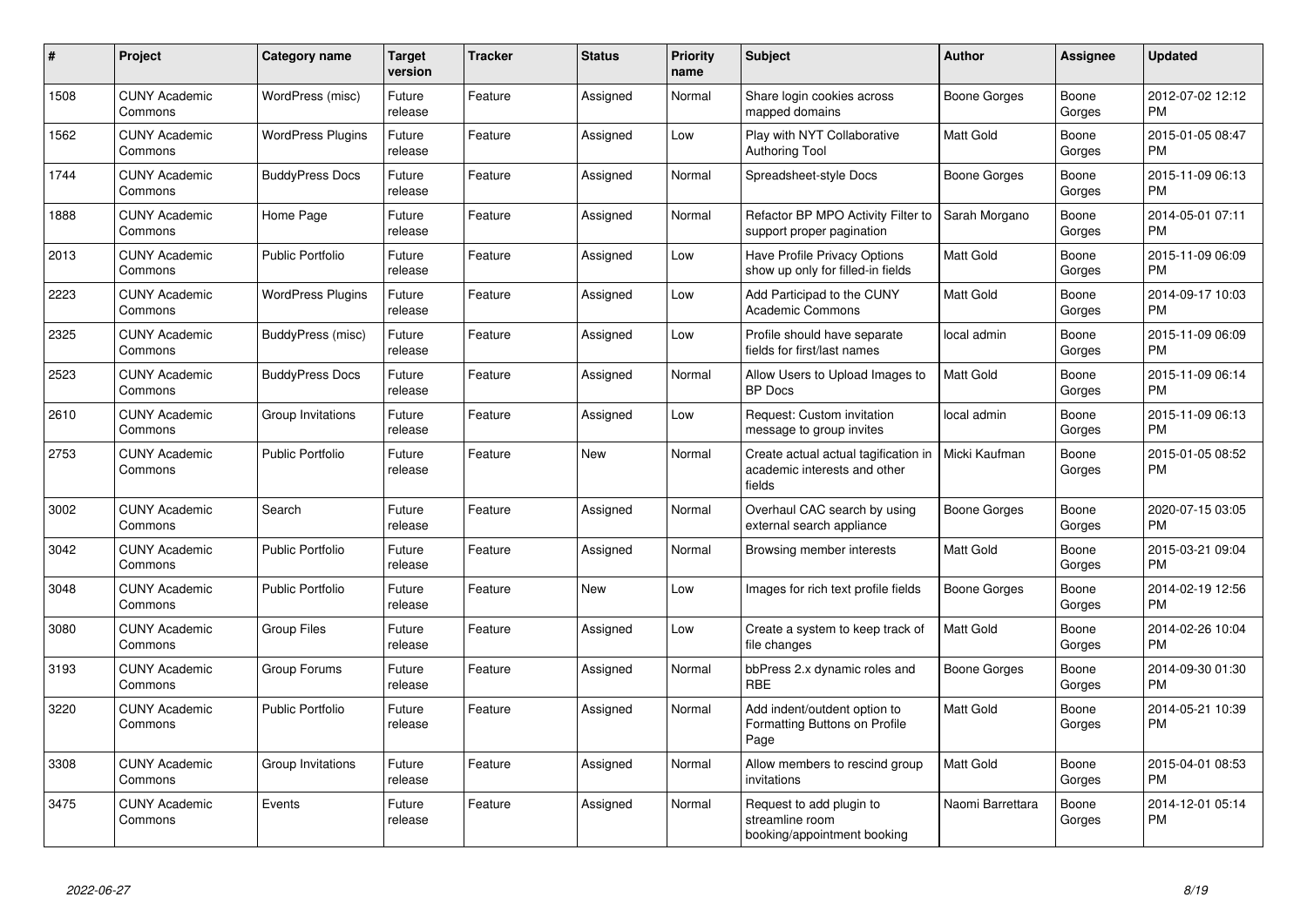| #     | Project                         | <b>Category name</b>      | <b>Target</b><br>version | <b>Tracker</b> | <b>Status</b>        | <b>Priority</b><br>name | Subject                                                                                    | Author           | <b>Assignee</b> | <b>Updated</b>                |
|-------|---------------------------------|---------------------------|--------------------------|----------------|----------------------|-------------------------|--------------------------------------------------------------------------------------------|------------------|-----------------|-------------------------------|
| 3580  | <b>CUNY Academic</b><br>Commons | <b>Group Blogs</b>        | Future<br>release        | Feature        | New                  | Normal                  | Multiple blogs per group                                                                   | Boone Gorges     | Boone<br>Gorges | 2018-02-20 02:02<br><b>PM</b> |
| 3759  | <b>CUNY Academic</b><br>Commons | WordPress (misc)          | Future<br>release        | Feature        | Assigned             | Normal                  | Review Interface for Adding Users   Matt Gold<br>to Blogs                                  |                  | Boone<br>Gorges | 2015-03-24 05:52<br><b>PM</b> |
| 3768  | <b>CUNY Academic</b><br>Commons | <b>Public Portfolio</b>   | Future<br>release        | Feature        | Assigned             | Normal                  | Institutions/Past positions on<br>public portfolios                                        | Matt Gold        | Boone<br>Gorges | 2018-04-23 10:44<br>AM        |
| 4053  | <b>CUNY Academic</b><br>Commons | Events                    | Future<br>release        | Feature        | Assigned             | Normal                  | Create new tab for past events                                                             | Matt Gold        | Boone<br>Gorges | 2015-05-12 02:10<br><b>PM</b> |
| 4238  | <b>CUNY Academic</b><br>Commons | Events                    | Future<br>release        | Feature        | Assigned             | Normal                  | Copy Events to Other Groups?                                                               | <b>Matt Gold</b> | Boone<br>Gorges | 2015-07-02 10:08<br>AM        |
| 4481  | <b>CUNY Academic</b><br>Commons | Events                    | Future<br>release        | Feature        | New                  | Normal                  | Group admins/mods should have<br>the ability to unlink an event from<br>the group          | Boone Gorges     | Boone<br>Gorges | 2017-04-24 03:53<br><b>PM</b> |
| 4980  | <b>CUNY Academic</b><br>Commons | Home Page                 | Future<br>release        | Feature        | Assigned             | Normal                  | CAC Featured Content -- Adding<br>Randomization                                            | Matt Gold        | Boone<br>Gorges | 2016-12-12 03:01<br><b>PM</b> |
| 5052  | <b>CUNY Academic</b><br>Commons | Social Paper              | Future<br>release        | Feature        | New                  | Low                     | Sentence by sentence or line by<br>line comments (SP suggestion #3)                        | Marilyn Weber    | Boone<br>Gorges | 2016-02-11 10:24<br><b>PM</b> |
| 5234  | <b>CUNY Academic</b><br>Commons | Membership                | Future<br>release        | Feature        | Assigned             | Normal                  | Write Unconfirmed patch for WP                                                             | Boone Gorges     | Boone<br>Gorges | 2016-10-24 11:18<br>AM        |
| 5696  | <b>CUNY Academic</b><br>Commons | Events                    | Future<br>release        | Feature        | Assigned             | Normal                  | Events Calendar - display options<br>/ calendar aggregation                                | Matt Gold        | Boone<br>Gorges | 2016-10-13 11:44<br>AM        |
| 6389  | <b>CUNY Academic</b><br>Commons | <b>BuddyPress Docs</b>    | Future<br>release        | Feature        | New                  | Low                     | Make Discussion Area Visible<br>When Editing a Doc                                         | Luke Waltzer     | Boone<br>Gorges | 2016-10-21 04:16<br><b>PM</b> |
| 8756  | <b>CUNY Academic</b><br>Commons | Group Blogs               | Future<br>release        | Feature        | Hold                 | Normal                  | Connect multiple blogs to one<br>group?                                                    | <b>Matt Gold</b> | Boone<br>Gorges | 2017-09-30 10:42<br>AM        |
| 8835  | <b>CUNY Academic</b><br>Commons | <b>Blogs (BuddyPress)</b> | Future<br>release        | Feature        | <b>New</b>           | Normal                  | Extend cuny.is shortlinks to sites                                                         | Luke Waltzer     | Boone<br>Gorges | 2022-04-26 11:59<br>AM        |
| 8836  | <b>CUNY Academic</b><br>Commons | <b>Blogs (BuddyPress)</b> | Future<br>release        | Feature        | Assigned             | Normal                  | Redesign site launch process                                                               | Matt Gold        | Boone<br>Gorges | 2019-10-03 02:49<br><b>PM</b> |
| 8900  | <b>CUNY Academic</b><br>Commons | Accessibility             | Future<br>release        | Feature        | Assigned             | Normal                  | Look into tools to enforce<br>accessibility in WP environment                              | Matt Gold        | Boone<br>Gorges | 2022-04-26 11:59<br>AM        |
| 8901  | <b>CUNY Academic</b><br>Commons | Accessibility             | Future<br>release        | Feature        | Assigned             | Normal                  | Theme analysis for accessibility                                                           | Matt Gold        | Boone<br>Gorges | 2022-04-26 11:59<br>AM        |
| 9895  | <b>CUNY Academic</b><br>Commons | Onboarding                | Future<br>release        | Feature        | Assigned             | Normal                  | Add "Accept Invitation"<br>link/button/function to Group<br>and/or Site invitation emails? | Luke Waltzer     | Boone<br>Gorges | 2018-06-07 12:42<br>PM        |
| 9947  | <b>CUNY Academic</b><br>Commons | <b>WordPress Plugins</b>  | Future<br>release        | Feature        | Reporter<br>Feedback | Normal                  | Install H5P quiz plugin                                                                    | Matt Gold        | Boone<br>Gorges | 2018-09-11 11:01<br>AM        |
| 10226 | <b>CUNY Academic</b><br>Commons | Courses                   | Future<br>release        | Feature        | New                  | Normal                  | Add "My Courses" to drop down<br>list                                                      | scott voth       | Boone<br>Gorges | 2021-11-19 12:42<br><b>PM</b> |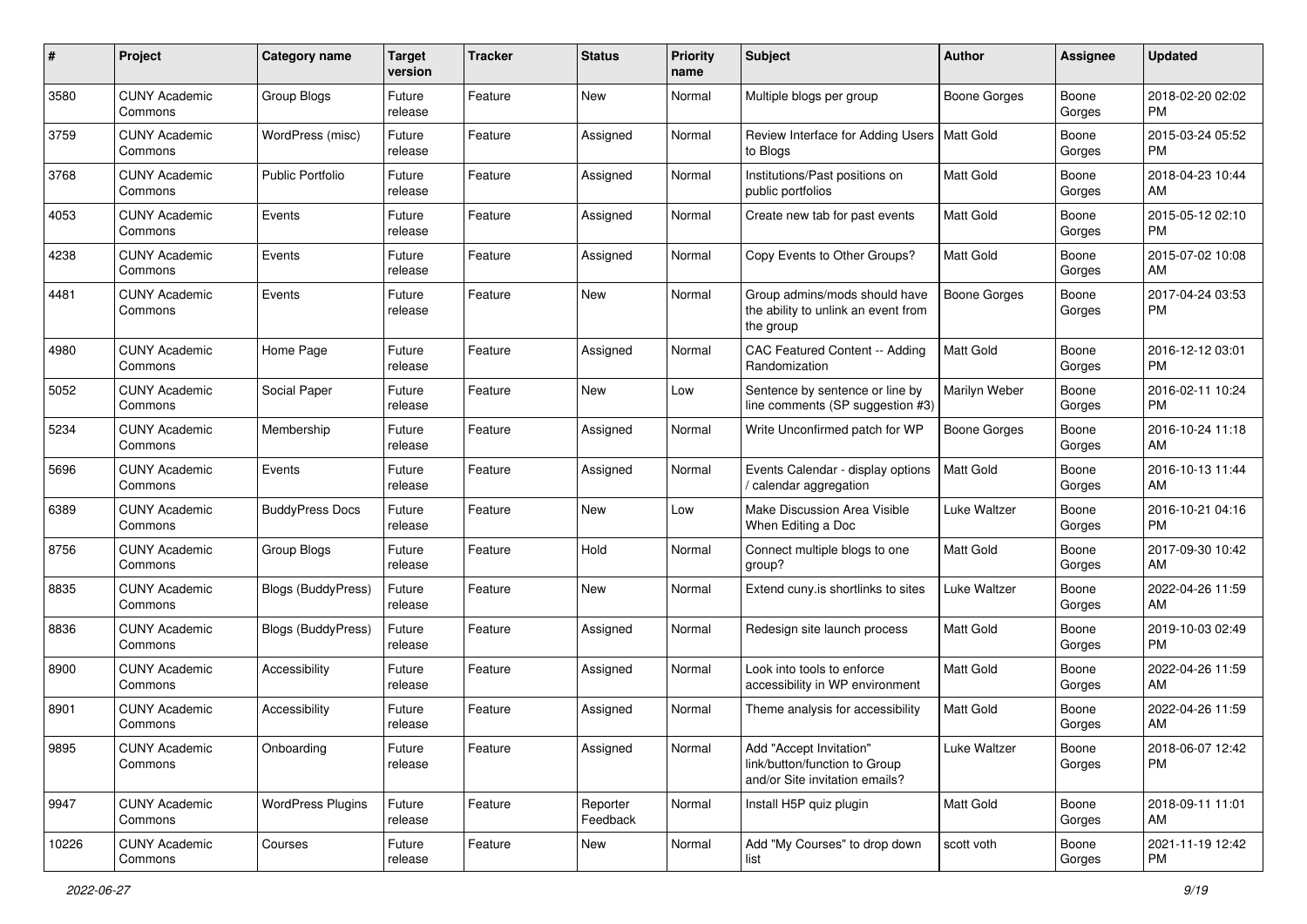| #     | <b>Project</b>                  | <b>Category name</b>       | <b>Target</b><br>version | Tracker | <b>Status</b>        | Priority<br>name | <b>Subject</b>                                                                                | <b>Author</b>       | Assignee        | <b>Updated</b>                |
|-------|---------------------------------|----------------------------|--------------------------|---------|----------------------|------------------|-----------------------------------------------------------------------------------------------|---------------------|-----------------|-------------------------------|
| 10368 | <b>CUNY Academic</b><br>Commons |                            | Future<br>release        | Feature | Assigned             | Normal           | Use ORCID data to populate<br>academic profile page                                           | Stephen Francoeur   | Boone<br>Gorges | 2018-09-25 01:53<br><b>PM</b> |
| 11531 | <b>CUNY Academic</b><br>Commons | Events                     | Future<br>release        | Feature | <b>New</b>           | Normal           | Main Events calendar should<br>include non-public events that<br>user has access to           | scott voth          | Boone<br>Gorges | 2019-06-11 10:00<br>AM        |
| 11945 | <b>CUNY Academic</b><br>Commons | Reckoning                  | Future<br>release        | Feature | Reporter<br>Feedback | Normal           | Add Comments bubble to<br>Reckoning views                                                     | <b>Boone Gorges</b> | Boone<br>Gorges | 2019-11-12 05:14<br><b>PM</b> |
| 12042 | <b>CUNY Academic</b><br>Commons | <b>Email Notifications</b> | Future<br>release        | Feature | <b>New</b>           | Normal           | Improved error logging for BPGES   Boone Gorges<br>send queue                                 |                     | Boone<br>Gorges | 2021-11-19 12:25<br><b>PM</b> |
| 12091 | <b>CUNY Academic</b><br>Commons | <b>Group Files</b>         | Future<br>release        | Feature | New                  | Normal           | Improved pre-upload file<br>validation for bp-group-documents                                 | Boone Gorges        | Boone<br>Gorges | 2019-11-14 01:21<br><b>PM</b> |
| 13370 | <b>CUNY Academic</b><br>Commons | Group Library              | Future<br>release        | Feature | New                  | Normal           | Library bulk deletion and folder<br>editing                                                   | Colin McDonald      | Boone<br>Gorges | 2020-10-13 10:41<br>AM        |
| 13466 | <b>CUNY Academic</b><br>Commons | Cavalcade                  | Future<br>release        | Feature | <b>New</b>           | Normal           | Automated cleanup for duplicate<br>Cavalcade tasks                                            | <b>Boone Gorges</b> | Boone<br>Gorges | 2020-10-13 05:24<br><b>PM</b> |
| 13835 | <b>CUNY Academic</b><br>Commons | WordPress (misc)           | Future<br>release        | Feature | <b>New</b>           | Normal           | Allow OneSearch widget to have<br>'CUNY' as campus                                            | <b>Boone Gorges</b> | Boone<br>Gorges | 2021-11-19 12:39<br><b>PM</b> |
| 14184 | <b>CUNY Academic</b><br>Commons | <b>Public Portfolio</b>    | Future<br>release        | Feature | <b>New</b>           | Normal           | Centralized mechanism for storing<br><b>Campus affiliations</b>                               | Boone Gorges        | Boone<br>Gorges | 2022-01-04 11:35<br>AM        |
| 14309 | <b>CUNY Academic</b><br>Commons | Group Library              | Future<br>release        | Feature | New                  | Normal           | Better handling of<br>bp group document file<br>download attempts when file is<br>not present | Boone Gorges        | Boone<br>Gorges | 2021-11-19 12:28<br><b>PM</b> |
| 15604 | <b>CUNY Academic</b><br>Commons | <b>Email Notifications</b> | Future<br>release        | Feature | Assigned             | Normal           | Restructure Commons Group<br>Digest Email Messages                                            | Matt Gold           | Boone<br>Gorges | 2022-05-26 10:45<br>AM        |
| 16092 | <b>CUNY Academic</b><br>Commons |                            | Future<br>release        | Feature | Hold                 | Normal           | Don't show main site in Site<br>search results                                                | Boone Gorges        | Boone<br>Gorges | 2022-05-17 03:12<br><b>PM</b> |
| 365   | <b>CUNY Academic</b><br>Commons | WordPress (misc)           | Future<br>release        | Feature | Assigned             | Normal           | <b>Create Mouseover Tooltips</b><br>throughout Site                                           | Matt Gold           | Chris Stein     | 2015-11-09 06:18<br><b>PM</b> |
| 1544  | <b>CUNY Academic</b><br>Commons | Groups (misc)              | Future<br>release        | Feature | Reporter<br>Feedback | Normal           | Group Filtering and Sorting                                                                   | Matt Gold           | Chris Stein     | 2019-03-01 02:25<br><b>PM</b> |
| 2754  | <b>CUNY Academic</b><br>Commons | Design                     | Future<br>release        | Feature | Assigned             | Normal           | Determine strategy for CAC logo<br>handling in top header                                     | Micki Kaufman       | Chris Stein     | 2015-01-05 08:53<br><b>PM</b> |
| 2832  | <b>CUNY Academic</b><br>Commons | Public Portfolio           | Future<br>release        | Feature | Assigned             | Normal           | Improve interface for (not)<br>auto-linking profile fields                                    | Boone Gorges        | Chris Stein     | 2015-01-05 08:52<br><b>PM</b> |
| 2881  | <b>CUNY Academic</b><br>Commons | <b>Public Portfolio</b>    | Future<br>release        | Feature | Assigned             | Normal           | Redesign the UX for Profiles                                                                  | <b>Chris Stein</b>  | Chris Stein     | 2016-10-13 12:45<br><b>PM</b> |
| 3330  | <b>CUNY Academic</b><br>Commons | My Commons                 | Future<br>release        | Feature | Assigned             | Normal           | 'Commons Information" tool                                                                    | <b>Boone Gorges</b> | Chris Stein     | 2014-09-22 08:46<br><b>PM</b> |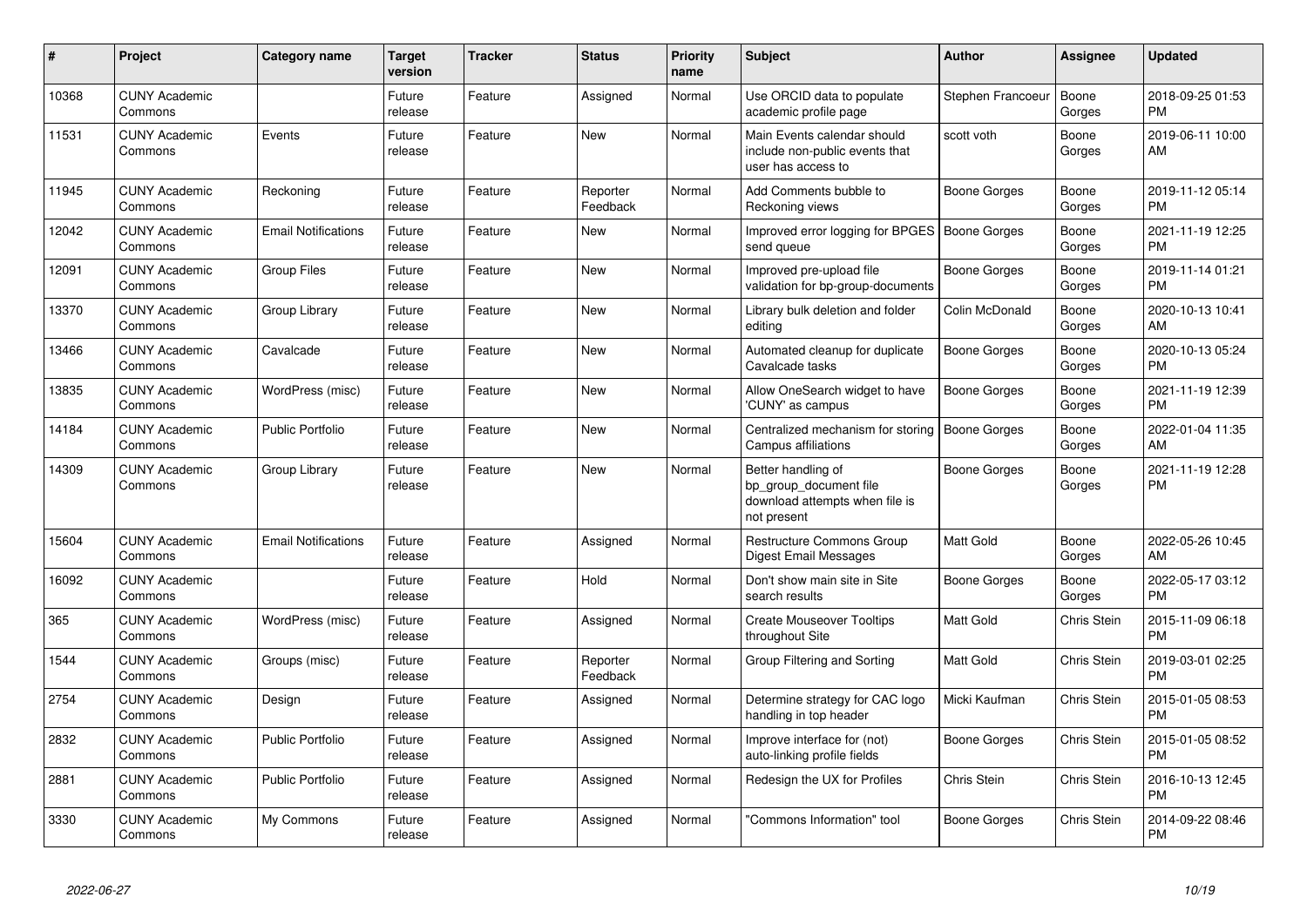| #     | <b>Project</b>                  | <b>Category name</b>       | <b>Target</b><br>version | Tracker | <b>Status</b>        | Priority<br>name | <b>Subject</b>                                                                | <b>Author</b>           | Assignee           | <b>Updated</b>                |
|-------|---------------------------------|----------------------------|--------------------------|---------|----------------------|------------------|-------------------------------------------------------------------------------|-------------------------|--------------------|-------------------------------|
| 3354  | <b>CUNY Academic</b><br>Commons | <b>Group Files</b>         | Future<br>release        | Feature | Assigned             | Low              | Allow Group Download of Multiple<br><b>Selected Files</b>                     | <b>Matt Gold</b>        | Chris Stein        | 2014-08-01 08:50<br>AM        |
| 3770  | <b>CUNY Academic</b><br>Commons | <b>Public Portfolio</b>    | Future<br>release        | Feature | Assigned             | Normal           | Improve Layout/Formatting of<br>Positions Area on Public<br>Portfolios        | <b>Matt Gold</b>        | Chris Stein        | 2015-04-01 09:17<br><b>PM</b> |
| 9028  | <b>CUNY Academic</b><br>Commons | Onboarding                 | Future<br>release        | Feature | Assigned             | Normal           | suggest groups to new members<br>during the registration process              | <b>Matt Gold</b>        | Chris Stein        | 2018-10-24 12:34<br><b>PM</b> |
| 10354 | <b>CUNY Academic</b><br>Commons | <b>Public Portfolio</b>    | Future<br>release        | Feature | <b>New</b>           | Normal           | Opt out of Having a Profile Page                                              | scott voth              | Chris Stein        | 2020-05-12 10:43<br>AM        |
| 13199 | <b>CUNY Academic</b><br>Commons | Group Forums               | Future<br>release        | Feature | New                  | Normal           | Favoring Groups over bbPress<br>plugin                                        | Colin McDonald          | Colin<br>McDonald  | 2021-11-19 12:28<br><b>PM</b> |
| 412   | <b>CUNY Academic</b><br>Commons | <b>WordPress Themes</b>    | Future<br>release        | Feature | Assigned             | Normal           | <b>Featured Themes</b>                                                        | <b>Matt Gold</b>        | Dominic<br>Giglio  | 2015-01-05 08:44<br><b>PM</b> |
| 940   | <b>CUNY Academic</b><br>Commons | Redmine                    | Future<br>release        | Feature | Assigned             | Low              | Communication with users after<br>releases                                    | Matt Gold               | Dominic<br>Giglio  | 2012-09-09 04:36<br><b>PM</b> |
| 1983  | <b>CUNY Academic</b><br>Commons | Home Page                  | Future<br>release        | Feature | Assigned             | Low              | Media Library integration with<br>Featured Content plugin                     | Boone Gorges            | Dominic<br>Giglio  | 2014-03-17 10:34<br>AM        |
| 12446 | <b>CUNY Academic</b><br>Commons | Groups (misc)              | Future<br>release        | Feature | Reporter<br>Feedback | Normal           | Toggle default site to group forum<br>posting                                 | Laurie Hurson           | Laurie Hurson      | 2020-03-10 11:57<br>AM        |
| 5955  | <b>CUNY Academic</b><br>Commons | Outreach                   | Future<br>release        | Feature | Assigned             | Normal           | Create auto-newsletter for<br>commons members                                 | Matt Gold               | Luke Waltzer       | 2016-08-30 10:34<br>AM        |
| 6078  | <b>CUNY Academic</b><br>Commons | <b>Blogs (BuddyPress)</b>  | Future<br>release        | Feature | <b>New</b>           | Normal           | <b>Explore Adding Network Blog</b><br>Metadata Plugin                         | Luke Waltzer            | Luke Waltzer       | 2016-10-11 10:29<br><b>PM</b> |
| 8211  | <b>CUNY Academic</b><br>Commons | <b>WordPress Themes</b>    | Future<br>release        | Feature | New                  | Normal           | Theme Suggestions: Material<br>Design-Inspired Themes                         | Margaret Galvan         | Margaret<br>Galvan | 2017-08-07 02:48<br><b>PM</b> |
| 370   | <b>CUNY Academic</b><br>Commons | Registration               | Future<br>release        | Feature | Assigned             | High             | <b>Guest Accounts</b>                                                         | Matt Gold               | Matt Gold          | 2015-04-09 09:33<br><b>PM</b> |
| 8498  | <b>CUNY Academic</b><br>Commons | <b>WordPress Plugins</b>   | Future<br>release        | Feature | <b>New</b>           | Low              | <b>Gravity Forms Email Users</b>                                              | Raffi<br>Khatchadourian | Matt Gold          | 2017-10-13 12:58<br><b>PM</b> |
| 333   | <b>CUNY Academic</b><br>Commons | <b>Email Notifications</b> | Future<br>release        | Feature | Assigned             | Low              | Delay Forum Notification Email<br>Delivery Until After Editing Period<br>Ends | Matt Gold               | Raymond<br>Hoh     | 2015-11-09 06:01<br><b>PM</b> |
| 1192  | <b>CUNY Academic</b><br>Commons | <b>Group Files</b>         | Future<br>release        | Feature | Assigned             | Low              | When posting group files, allow<br>users to add a category without<br>saving  | Matt Gold               | Raymond<br>Hoh     | 2015-11-09 05:53<br><b>PM</b> |
| 3192  | <b>CUNY Academic</b><br>Commons | Group Forums               | Future<br>release        | Feature | Assigned             | Normal           | Customizable forum views for<br>bbPress 2.x group forums                      | Boone Gorges            | Raymond<br>Hoh     | 2015-11-09 12:47<br><b>PM</b> |
| 3517  | <b>CUNY Academic</b><br>Commons | My Commons                 | Future<br>release        | Feature | Assigned             | Normal           | Mute/Unmute My Commons<br>updates                                             | Matt Gold               | Raymond<br>Hoh     | 2015-11-09 01:19<br>PM        |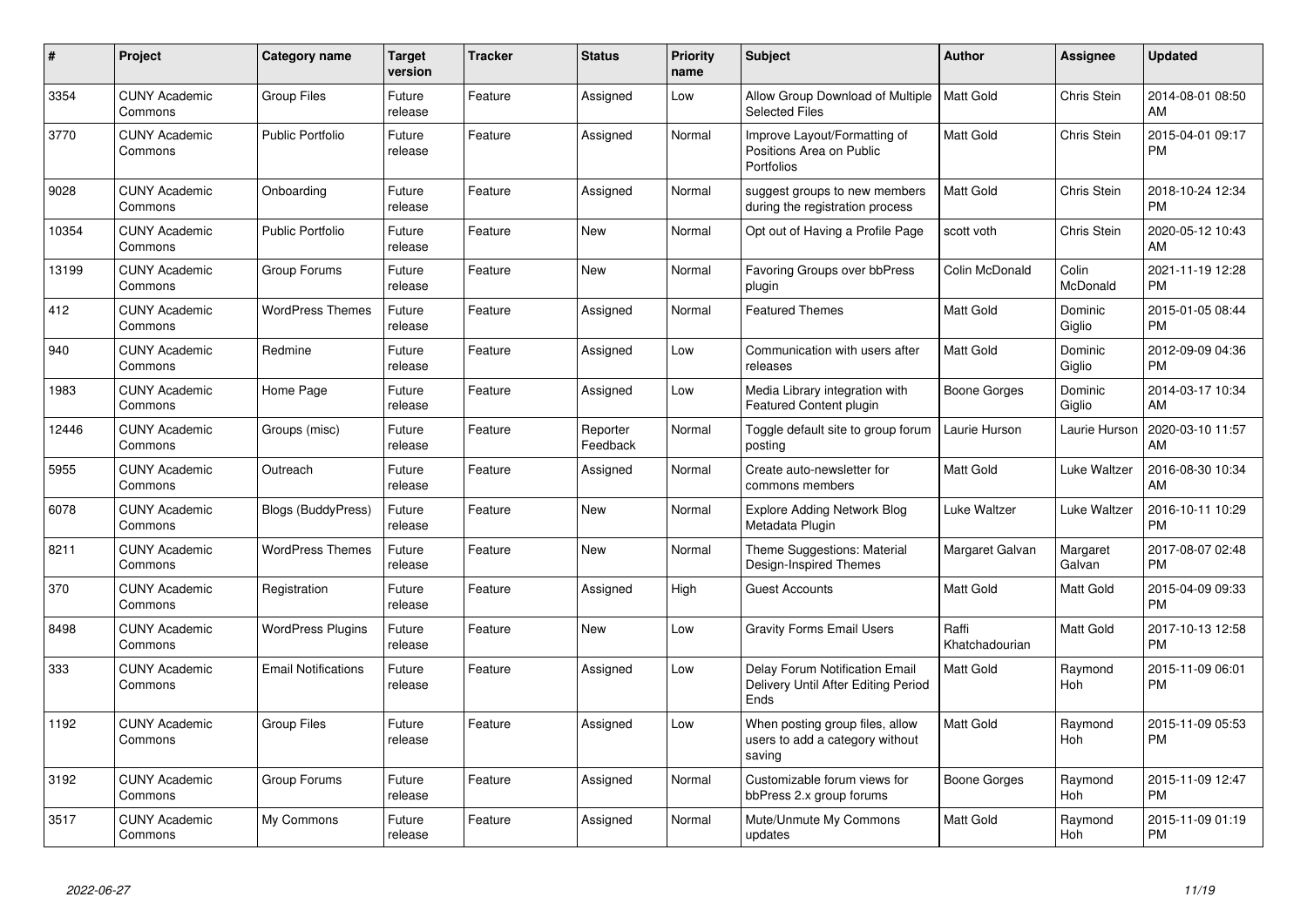| #     | Project                         | <b>Category name</b>     | Target<br>version | <b>Tracker</b> | <b>Status</b>        | <b>Priority</b><br>name | <b>Subject</b>                                                                                                                                        | <b>Author</b>     | <b>Assignee</b>       | <b>Updated</b>                |
|-------|---------------------------------|--------------------------|-------------------|----------------|----------------------|-------------------------|-------------------------------------------------------------------------------------------------------------------------------------------------------|-------------------|-----------------------|-------------------------------|
| 3536  | <b>CUNY Academic</b><br>Commons | My Commons               | Future<br>release | Feature        | Assigned             | Normal                  | Infinite Scroll on My Commons<br>page                                                                                                                 | <b>Matt Gold</b>  | Raymond<br><b>Hoh</b> | 2015-04-13 04:42<br><b>PM</b> |
| 3662  | <b>CUNY Academic</b><br>Commons | <b>SEO</b>               | Future<br>release | Feature        | Assigned             | Normal                  | Duplicate Content/SEO/Google<br>issues                                                                                                                | Matt Gold         | Raymond<br><b>Hoh</b> | 2015-04-13 04:37<br><b>PM</b> |
| 5016  | <b>CUNY Academic</b><br>Commons | Events                   | Future<br>release | Feature        | Assigned             | Low                     | Allow comments to be posted on<br>events                                                                                                              | Matt Gold         | Raymond<br>Hoh        | 2019-03-01 02:23<br><b>PM</b> |
| 7115  | <b>CUNY Academic</b><br>Commons | Groups (misc)            | Future<br>release | Feature        | Reporter<br>Feedback | Normal                  | make licensing info clear during<br>group creation                                                                                                    | <b>Matt Gold</b>  | Raymond<br>Hoh        | 2020-12-08 11:32<br>AM        |
| 10659 | <b>CUNY Academic</b><br>Commons | Group Forums             | Future<br>release | Feature        | Assigned             | Normal                  | Post to multiple groups via email                                                                                                                     | <b>Matt Gold</b>  | Raymond<br>Hoh        | 2018-11-15 12:54<br>AM        |
| 13358 | <b>CUNY Academic</b><br>Commons | Group Forums             | Future<br>release | Feature        | <b>New</b>           | Normal                  | Improved UI for group forum<br>threading settings                                                                                                     | Boone Gorges      | Raymond<br>Hoh        | 2021-11-19 12:27<br><b>PM</b> |
| 497   | <b>CUNY Academic</b><br>Commons | <b>WordPress Plugins</b> | Future<br>release | Feature        | Assigned             | Normal                  | Drag and Drop Ordering on<br><b>Gallery Post Plugin</b>                                                                                               | Matt Gold         | Ron Rennick           | 2015-11-09 06:18<br><b>PM</b> |
| 308   | <b>CUNY Academic</b><br>Commons | Registration             | Future<br>release | Feature        | <b>New</b>           | Normal                  | Group recommendations for<br>signup process                                                                                                           | Boone Gorges      | Samantha<br>Raddatz   | 2015-11-09 05:07<br><b>PM</b> |
| 310   | <b>CUNY Academic</b><br>Commons | BuddyPress (misc)        | Future<br>release | Feature        | Assigned             | Low                     | <b>Friend Request Email</b>                                                                                                                           | Matt Gold         | Samantha<br>Raddatz   | 2015-11-09 05:08<br><b>PM</b> |
| 481   | <b>CUNY Academic</b><br>Commons | Groups (misc)            | Future<br>release | Feature        | Assigned             | Normal                  | ability to archive inactive groups<br>and blogs                                                                                                       | Michael Mandiberg | Samantha<br>Raddatz   | 2015-11-09 05:56<br><b>PM</b> |
| 653   | <b>CUNY Academic</b><br>Commons | Group Blogs              | Future<br>release | Feature        | Assigned             | Normal                  | Redesign Integration of Groups<br>and Blogs                                                                                                           | Matt Gold         | Samantha<br>Raddatz   | 2015-11-09 05:40<br><b>PM</b> |
| 1105  | <b>CUNY Academic</b><br>Commons | WordPress (misc)         | Future<br>release | Feature        | Assigned             | Normal                  | Rephrase Blog Privacy Options                                                                                                                         | <b>Matt Gold</b>  | Samantha<br>Raddatz   | 2015-11-09 06:19<br><b>PM</b> |
| 1456  | <b>CUNY Academic</b><br>Commons | Group Invitations        | Future<br>release | Feature        | Reporter<br>Feedback | Low                     | Invite to Group Button from Profile  <br>Field                                                                                                        | <b>Matt Gold</b>  | Samantha<br>Raddatz   | 2015-11-09 05:59<br><b>PM</b> |
| 3458  | <b>CUNY Academic</b><br>Commons | Groups (misc)            | Future<br>release | Feature        | Assigned             | Normal                  | Filter Members of Group by<br>Campus                                                                                                                  | Michael Smith     | Samantha<br>Raddatz   | 2014-09-26 08:32<br><b>PM</b> |
| 3473  | <b>CUNY Academic</b><br>Commons | <b>User Experience</b>   | Future<br>release | Feature        | Assigned             | Normal                  | Commons profile: Add help info<br>about "Positions" replacing "title"                                                                                 | Keith Miyake      | Samantha<br>Raddatz   | 2015-11-09 02:28<br><b>PM</b> |
| 5050  | <b>CUNY Academic</b><br>Commons | Social Paper             | Future<br>release | Feature        | New                  | Low                     | Making comments visible in SP<br>editing mode (SP suggestion #1)                                                                                      | Marilyn Weber     | Samantha<br>Raddatz   | 2019-09-17 11:10<br><b>PM</b> |
| 5053  | <b>CUNY Academic</b><br>Commons | Social Paper             | Future<br>release | Feature        | New                  | Low                     | Scrollable menu to add readers<br>(SP suggestion #4)                                                                                                  | Marilyn Weber     | Samantha<br>Raddatz   | 2016-04-21 05:21<br><b>PM</b> |
| 5058  | <b>CUNY Academic</b><br>Commons | Social Paper             | Future<br>release | Feature        | New                  | Low                     | Can there be a clearer signal that<br>even when comments have<br>already been made you add<br>comments by clicking on the side?<br>(SP suggestion #5) | Marilyn Weber     | Samantha<br>Raddatz   | 2016-02-11 10:24<br><b>PM</b> |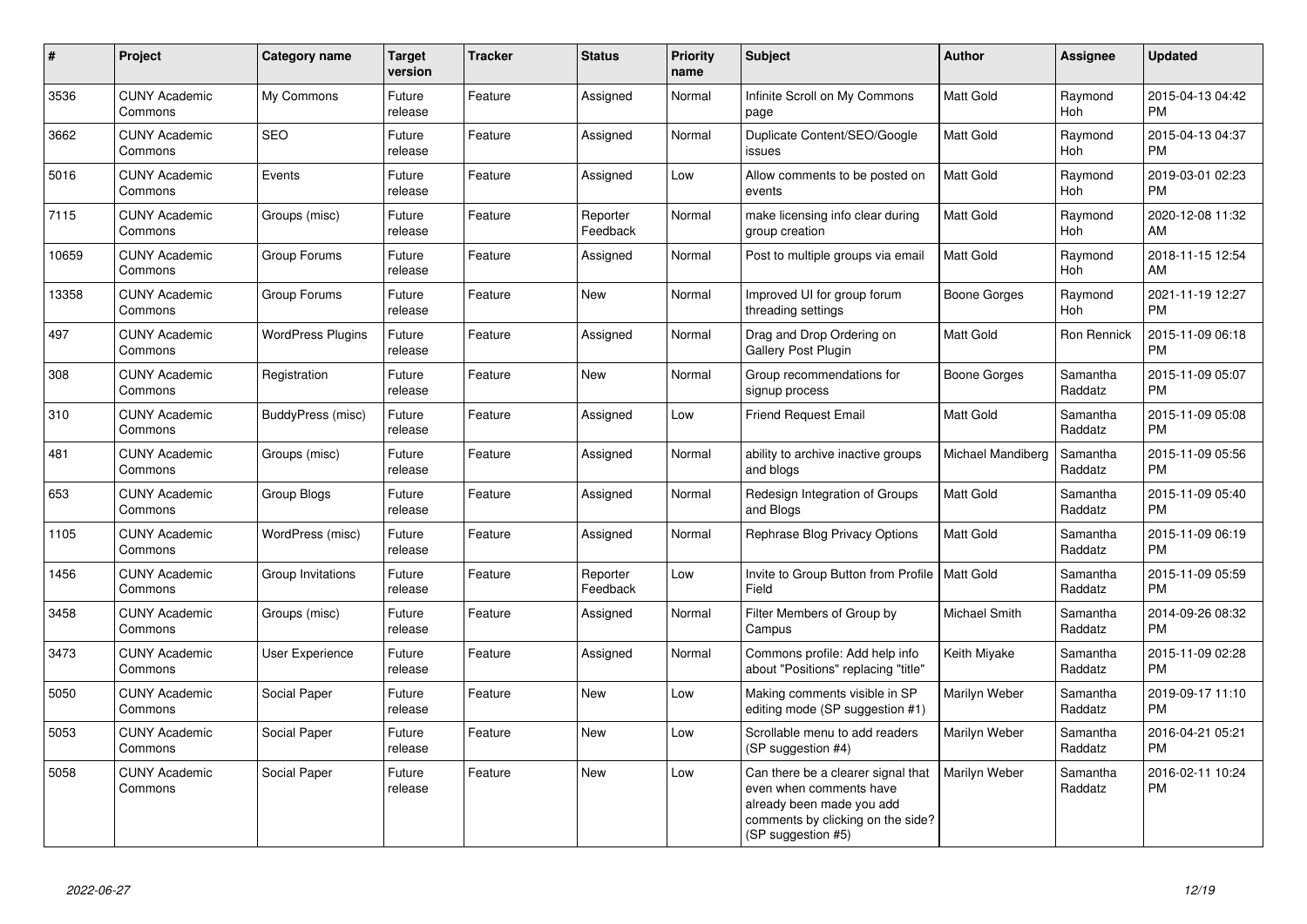| $\pmb{\#}$ | <b>Project</b>                                                          | <b>Category name</b>           | <b>Target</b><br>version | <b>Tracker</b> | <b>Status</b>        | <b>Priority</b><br>name | <b>Subject</b>                                              | <b>Author</b>           | <b>Assignee</b>     | <b>Updated</b>                |
|------------|-------------------------------------------------------------------------|--------------------------------|--------------------------|----------------|----------------------|-------------------------|-------------------------------------------------------------|-------------------------|---------------------|-------------------------------|
| 5225       | <b>CUNY Academic</b><br>Commons                                         | Registration                   | Future<br>release        | Feature        | Assigned             | Normal                  | On-boarding Issues                                          | Luke Waltzer            | Samantha<br>Raddatz | 2016-02-12 02:58<br><b>PM</b> |
| 5397       | <b>CUNY Academic</b><br>Commons                                         | Social Paper                   | Future<br>release        | Feature        | <b>New</b>           | Normal                  | frustrating to have to<br>enable/disable in SP              | Marilyn Weber           | Samantha<br>Raddatz | 2016-04-20 03:39<br><b>PM</b> |
| 14787      | <b>CUNY Academic</b><br>Commons                                         | Plugin Packages                | Future<br>release        | Feature        | <b>New</b>           | Normal                  | Creating a "Design" plugin<br>package                       | Laurie Hurson           | scott voth          | 2022-04-27 04:56<br><b>PM</b> |
| 4635       | <b>CUNY Academic</b><br>Commons                                         | Authentication                 | Future<br>release        | Feature        | New                  | Normal                  | Allow non-WP authentication                                 | Boone Gorges            | Sonja Leix          | 2019-03-01 02:05<br><b>PM</b> |
| 11789      | <b>CUNY Academic</b><br>Commons                                         | Courses                        | Future<br>release        | Feature        | <b>New</b>           | Normal                  | Ability to remove item from<br>Courses list                 | Laurie Hurson           | Sonja Leix          | 2019-09-24 12:28<br><b>PM</b> |
| 11834      | <b>CUNY Academic</b><br>Commons                                         | <b>Group Files</b>             | Future<br>release        | Feature        | New                  | Normal                  | Improved tools for managing<br>group file folders           | Boone Gorges            | Sonja Leix          | 2019-09-06 03:55<br><b>PM</b> |
| 5316       | <b>CUNY Academic</b><br>Commons                                         | <b>User Experience</b>         | Future<br>release        | Feature        | Assigned             | Normal                  | Prompt user email address<br>updates                        | Matt Gold               | Stephen Real        | 2016-12-21 03:30<br><b>PM</b> |
| 1423       | <b>CUNY Academic</b><br>Commons                                         | BuddyPress (misc)              | Future<br>release        | Feature        | Assigned             | Low                     | Show an avatar for pingback<br>comment activity items       | Boone Gorges            | <b>Tahir Butt</b>   | 2016-10-24 12:03<br><b>PM</b> |
| 3090       | <b>CUNY Academic</b><br>Commons                                         | Twitter page                   | Future<br>release        | Feature        | Assigned             | Normal                  | Prevent Retweets from showing<br>up on Commons twitter page | Matt Gold               | <b>Tahir Butt</b>   | 2016-10-24 11:31<br>AM        |
| 6426       | <b>CUNY Academic</b><br>Commons                                         | Spam/Spam<br>Prevention        | Future<br>release        | Feature        | Assigned             | Normal                  | Force captcha on all comments?                              | <b>Matt Gold</b>        | <b>Tahir Butt</b>   | 2016-10-24 02:06<br><b>PM</b> |
| 5581       | <b>CUNY Academic</b><br>Commons                                         | Analytics                      | Future<br>release        | Feature        | Assigned             | Normal                  | <b>Explore alternatives to Google</b><br>Analytics          | Matt Gold               | Valerie<br>Townsend | 2020-04-17 03:12<br><b>PM</b> |
| 15883      | <b>CUNY Academic</b><br>Commons                                         |                                | 2.1.0                    | Feature        | <b>New</b>           | Normal                  | Release BPGES update                                        | Boone Gorges            | Boone<br>Gorges     | 2022-05-26 10:39<br>AM        |
| 13891      | <b>CUNY Academic</b><br>Commons                                         | Internal Tools and<br>Workflow | 2.1.0                    | Feature        | New                  | Normal                  | Migrate automated linting to<br>GitHub Actions              | Boone Gorges            | Jeremy Felt         | 2022-05-26 10:45<br>AM        |
| 15194      | <b>CUNY Academic</b><br>Commons                                         | Internal Tools and<br>Workflow | 2.1.0                    | Feature        | <b>New</b>           | Normal                  | PHPCS sniff for un-restored<br>switch to blog() calls       | Boone Gorges            | Jeremy Felt         | 2022-05-26 10:45<br>AM        |
| 16290      | <b>CUNY Academic</b><br>Commons                                         |                                |                          | Feature        | Reporter<br>Feedback | Normal                  | Add Table Of Contents Block<br>plug-in                      | Raffi<br>Khatchadourian |                     | 2022-06-24 10:26<br>AM        |
| 2577       | <b>NYCDH Community</b><br>Site                                          |                                |                          | Feature        | Assigned             | Low                     | Investigate Potential to Add Links<br>to the Forum          | <b>Mark Newton</b>      | Alex Gil            | 2013-05-16 09:40<br><b>PM</b> |
| 11968      | JustPublics@365<br>MediaCamp                                            |                                |                          | Feature        | New                  | Normal                  | Nanoscience Retractable Display<br>Unit                     | Donald Cherry           | Bonnie<br>Eissner   | 2021-02-19 08:50<br>AM        |
| 12062      | AD/O365 Transition<br>from NonMatric to<br><b>Matriculated Students</b> |                                |                          | Feature        | In Progress          | Normal                  | create solution and console<br>project                      | Emilio Rodriguez        | Emilio<br>Rodriguez | 2019-11-12 03:56<br><b>PM</b> |
| 2573       | <b>NYCDH Community</b><br>Site                                          |                                |                          | Feature        | Reporter<br>Feedback | Normal                  | Add dh_nyc twitter list feed to site                        | <b>Mark Newton</b>      | Matt Gold           | 2013-05-16 11:42<br><b>PM</b> |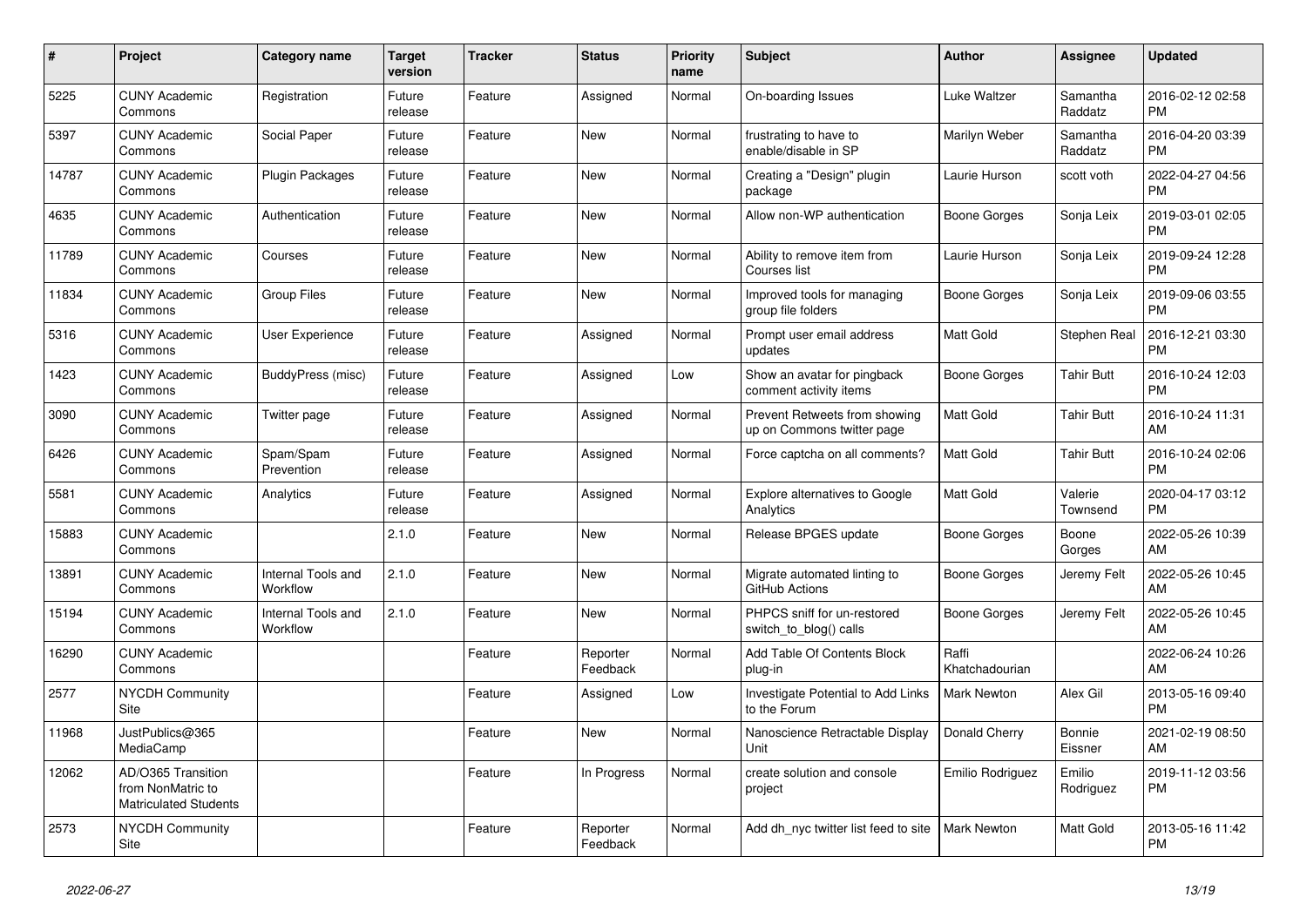| #     | Project                         | Category name             | <b>Target</b><br>version | <b>Tracker</b> | <b>Status</b>        | <b>Priority</b><br>name | <b>Subject</b>                                                   | <b>Author</b>      | <b>Assignee</b>       | <b>Updated</b>                |
|-------|---------------------------------|---------------------------|--------------------------|----------------|----------------------|-------------------------|------------------------------------------------------------------|--------------------|-----------------------|-------------------------------|
| 2571  | <b>NYCDH Community</b><br>Site  |                           |                          | Feature        | Assigned             | Normal                  | Add Google custom search box to<br>homepage                      | <b>Mark Newton</b> | Raymond<br><b>Hoh</b> | 2013-05-18 07:49<br><b>PM</b> |
| 2574  | <b>NYCDH Community</b><br>Site  |                           |                          | Feature        | Assigned             | Normal                  | Add Way to Upload Files to<br>Groups                             | Mark Newton        | Raymond<br><b>Hoh</b> | 2013-05-18 07:46<br><b>PM</b> |
| 15613 | <b>CUNY Academic</b><br>Commons |                           | 2.0.2                    | Feature        | Reporter<br>Feedback | Normal                  | Adding "Passster" plugin                                         | Laurie Hurson      |                       | 2022-06-14 11:36<br>AM        |
| 12121 | <b>CUNY Academic</b><br>Commons | <b>WordPress Plugins</b>  | 2.0.2                    | Feature        | Reporter<br>Feedback | Normal                  | Embedding H5P Iframes on<br>Commons Site                         | Laurie Hurson      | Boone<br>Gorges       | 2022-06-14 11:36<br>AM        |
| 10273 | <b>CUNY Academic</b><br>Commons | Registration              | Not tracked              | Support        | Reporter<br>Feedback | Normal                  | users combining CF and campus<br>address                         | Marilyn Weber      |                       | 2019-09-18 10:58<br>AM        |
| 10657 | <b>CUNY Academic</b><br>Commons |                           | Not tracked              | Support        | Reporter<br>Feedback | Normal                  | child theme problems                                             | Marilyn Weber      |                       | 2018-11-08 01:19<br><b>PM</b> |
| 10982 | <b>CUNY Academic</b><br>Commons | Domain Mapping            | Not tracked              | Support        | Reporter<br>Feedback | Normal                  | <b>CNAME</b> question                                            | scott voth         |                       | 2019-01-22 04:29<br>PM        |
| 11509 | <b>CUNY Academic</b><br>Commons |                           | Not tracked              | Support        | Reporter<br>Feedback | Normal                  | deleted Page causing a Menu<br>problem?                          | Marilyn Weber      |                       | 2019-06-04 09:54<br>AM        |
| 11519 | <b>CUNY Academic</b><br>Commons |                           | Not tracked              | Support        | Assigned             | Normal                  | comment option not appearing                                     | Marilyn Weber      |                       | 2019-09-24 10:28<br>AM        |
| 11771 | <b>CUNY Academic</b><br>Commons |                           | Not tracked              | Support        | Reporter<br>Feedback | Normal                  | post displays in sections                                        | Marilyn Weber      |                       | 2019-08-20 10:34<br>AM        |
| 11787 | <b>CUNY Academic</b><br>Commons |                           | Not tracked              | Support        | Reporter<br>Feedback | Normal                  | automated comments notifications<br>on ZenDesk                   | Marilyn Weber      |                       | 2019-08-26 06:18<br><b>PM</b> |
| 11848 | <b>CUNY Academic</b><br>Commons |                           | Not tracked              | Support        | Hold                 | Normal                  | a Dean of Faculty wants to share<br>a large file                 | Marilyn Weber      |                       | 2019-09-24 08:44<br>AM        |
| 12328 | <b>CUNY Academic</b><br>Commons |                           | Not tracked              | Support        | <b>New</b>           | Normal                  | Sign up Code for Non-CUNY<br>Faculty                             | Laurie Hurson      |                       | 2020-01-28 10:25<br>AM        |
| 12350 | <b>CUNY Academic</b><br>Commons | <b>Blogs (BuddyPress)</b> | Not tracked              | Support        | Reporter<br>Feedback | Normal                  | URL creation problem                                             | Marilyn Weber      |                       | 2020-02-03 11:27<br>AM        |
| 12352 | <b>CUNY Academic</b><br>Commons |                           | Not tracked              | Support        | New                  | Normal                  | 'posts list" page builder block<br>option                        | Marilyn Weber      |                       | 2020-02-03 01:29<br><b>PM</b> |
| 13034 | <b>CUNY Academic</b><br>Commons |                           | Not tracked              | Support        | Reporter<br>Feedback | Normal                  | a site is asking people to join the<br>Commons to get a download | Marilyn Weber      |                       | 2020-07-12 07:23<br>AM        |
| 13255 | <b>CUNY Academic</b><br>Commons |                           | Not tracked              | Support        | Reporter<br>Feedback | Normal                  | Accessibility problems                                           | Marilyn Weber      |                       | 2020-09-01 05:48<br><b>PM</b> |
| 13975 | <b>CUNY Academic</b><br>Commons | Social Paper              | Not tracked              | Support        | Reporter<br>Feedback | Normal                  | can't approve comments on<br>Social Paper paper                  | Marilyn Weber      |                       | 2021-02-12 09:33<br>AM        |
| 14074 | <b>CUNY Academic</b><br>Commons | WordPress (misc)          | Not tracked              | Support        | Reporter<br>Feedback | Normal                  | page password protection<br>problem                              | Marilyn Weber      |                       | 2021-03-02 11:03<br>AM        |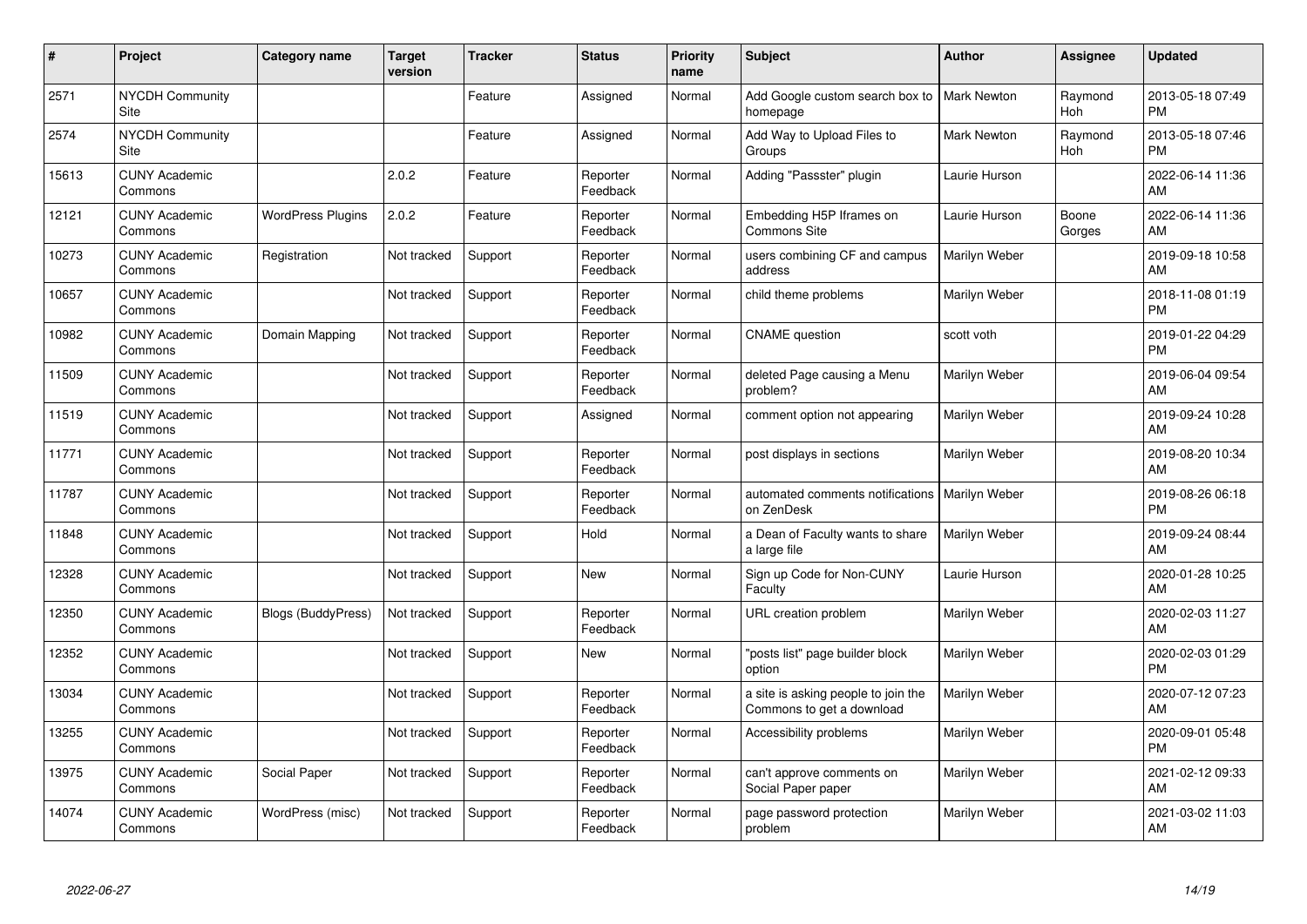| #     | Project                         | <b>Category name</b>     | <b>Target</b><br>version | <b>Tracker</b> | <b>Status</b>        | <b>Priority</b><br>name | <b>Subject</b>                                                    | Author           | <b>Assignee</b>  | <b>Updated</b>                |
|-------|---------------------------------|--------------------------|--------------------------|----------------|----------------------|-------------------------|-------------------------------------------------------------------|------------------|------------------|-------------------------------|
| 14398 | <b>CUNY Academic</b><br>Commons |                          | Not tracked              | Support        | Reporter<br>Feedback | Normal                  | Events plug-in notification<br>problem                            | Marilyn Weber    |                  | 2021-05-11 11:21<br>AM        |
| 14538 | <b>CUNY Academic</b><br>Commons |                          | Not tracked              | Support        | Reporter<br>Feedback | Normal                  | <b>Weebly To Commons</b>                                          | Laurie Hurson    |                  | 2021-09-14 10:47<br>AM        |
| 14842 | <b>CUNY Academic</b><br>Commons |                          | Not tracked              | Support        | Reporter<br>Feedback | Normal                  | Question about widgets and block<br>editor                        | Gina Cherry      |                  | 2021-10-06 03:01<br><b>PM</b> |
| 14900 | <b>CUNY Academic</b><br>Commons |                          | Not tracked              | Support        | Reporter<br>Feedback | Normal                  | previous theme?                                                   | Marilyn Weber    |                  | 2021-10-25 10:31<br>AM        |
| 14911 | <b>CUNY Academic</b><br>Commons | <b>WordPress Themes</b>  | Not tracked              | Support        | New                  | Normal                  | Twentytwentyone theme                                             | Marilyn Weber    |                  | 2021-10-28 10:37<br>AM        |
| 15176 | <b>CUNY Academic</b><br>Commons |                          | Not tracked              | Support        | Reporter<br>Feedback | Normal                  | Archiving Q Writing & Old<br>Wordpress Sites on the Commons       | Laurie Hurson    |                  | 2022-02-08 10:28<br>AM        |
| 15816 | <b>CUNY Academic</b><br>Commons |                          | Not tracked              | Support        | <b>New</b>           | Normal                  | slow loading at SPS                                               | Marilyn Weber    |                  | 2022-04-05 01:26<br><b>PM</b> |
| 9941  | <b>CUNY Academic</b><br>Commons | Wiki                     | Not tracked              | Support        | Assigned             | Normal                  | Wiki functionality                                                | <b>Matt Gold</b> | Boone<br>Gorges  | 2018-06-26 10:57<br>AM        |
| 11386 | <b>CUNY Academic</b><br>Commons | WordPress - Media        | Not tracked              | Support        | Reporter<br>Feedback | Normal                  | disappearing images                                               | scott voth       | Boone<br>Gorges  | 2019-05-14 10:32<br>AM        |
| 11449 | <b>CUNY Academic</b><br>Commons | WordPress - Media        | Not tracked              | Support        | Reporter<br>Feedback | Normal                  | Cloning Media Library for JITP<br>from Staging to Production Site | Patrick DeDauw   | Boone<br>Gorges  | 2019-05-13 12:00<br><b>PM</b> |
| 12382 | <b>CUNY Academic</b><br>Commons | Membership               | Not tracked              | Support        | New                  | Normal                  | Email request change                                              | Marilyn Weber    | Marilyn<br>Weber | 2020-02-06 12:56<br><b>PM</b> |
| 2175  | <b>CUNY Academic</b><br>Commons | WordPress (misc)         | Not tracked              | Support        | Assigned             | Normal                  | Subscibe 2 vs. Jetpack<br>subscription options                    | local admin      | Matt Gold        | 2016-01-26 04:58<br><b>PM</b> |
| 8607  | <b>CUNY Academic</b><br>Commons |                          | Not tracked              | Support        | New                  | Normal                  | Paypal?                                                           | Marilyn Weber    | Matt Gold        | 2018-05-15 01:37<br><b>PM</b> |
| 10839 | <b>CUNY Academic</b><br>Commons | About page               | Not tracked              | Support        | <b>New</b>           | Normal                  | <b>Mission Statement Needs</b><br>Revision                        | scott voth       | Matt Gold        | 2018-12-26 10:58<br>AM        |
| 11493 | <b>CUNY Academic</b><br>Commons | Domain Mapping           | Not tracked              | Support        | Reporter<br>Feedback | Normal                  | Domain Mapping Request - Talia<br>Schaffer                        | scott voth       | Matt Gold        | 2019-08-06 08:39<br>AM        |
| 11545 | <b>CUNY Academic</b><br>Commons | <b>WordPress Plugins</b> | Not tracked              | Support        | <b>New</b>           | Normal                  | Twitter searches in WordPress                                     | Gina Cherry      | Matt Gold        | 2019-09-23 01:03<br><b>PM</b> |
| 12484 | <b>CUNY Academic</b><br>Commons |                          | Not tracked              | Support        | Reporter<br>Feedback | Normal                  | Sign up Code for COIL Course<br>starting in March                 | Laurie Hurson    | Matt Gold        | 2020-03-02 02:26<br><b>PM</b> |
| 9729  | <b>CUNY Academic</b><br>Commons | <b>SEO</b>               | Not tracked              | Support        | <b>New</b>           | Normal                  | 503 Errors showing on<br>newlaborforum.cuny.edu                   | Diane Krauthamer | Raymond<br>Hoh   | 2018-05-22 04:48<br><b>PM</b> |
| 11149 | <b>CUNY Academic</b><br>Commons |                          | Not tracked              | Support        | Reporter<br>Feedback | Normal                  | comments getting blocked                                          | Marilyn Weber    | Raymond<br>Hoh   | 2019-03-26 11:40<br>AM        |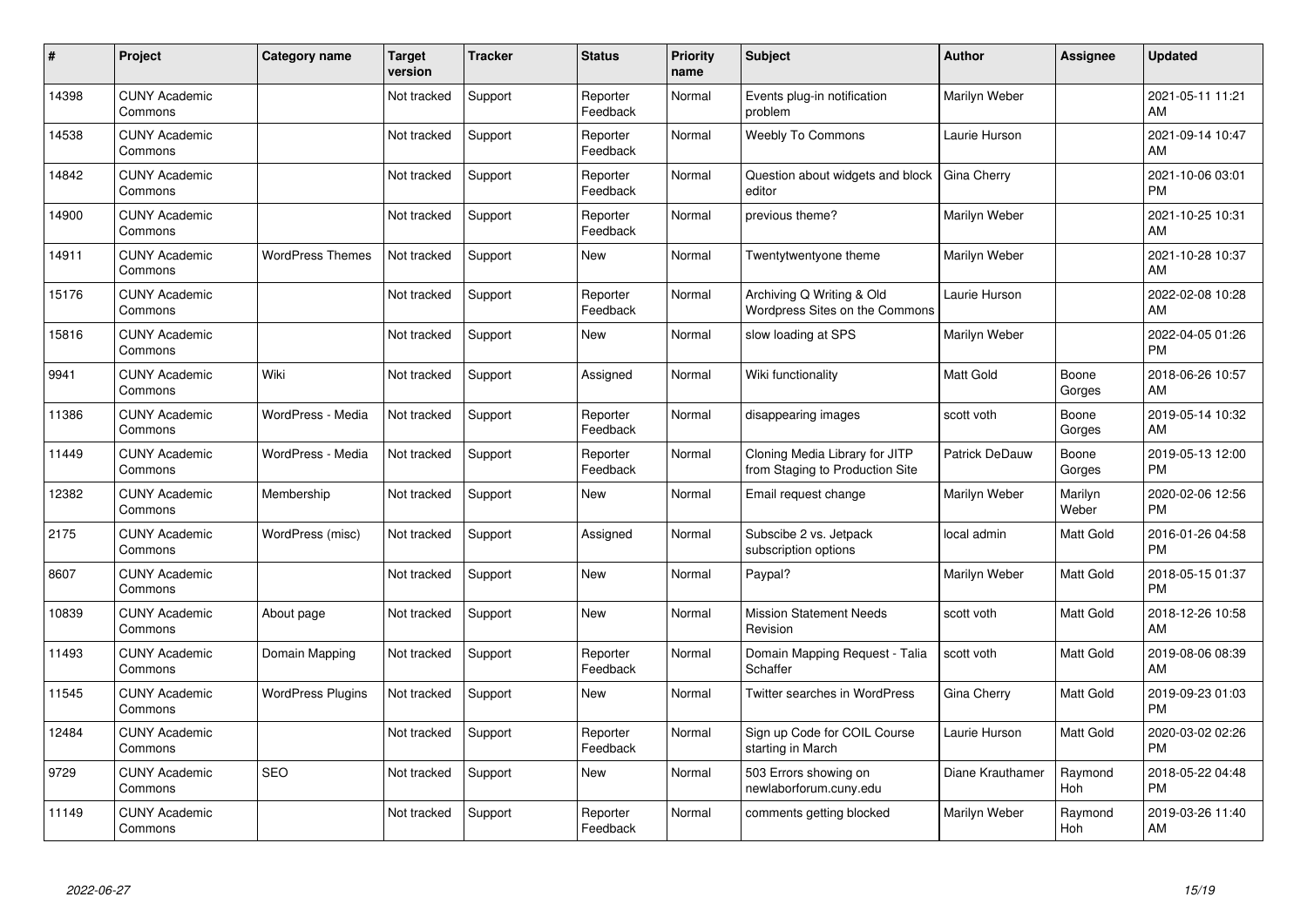| $\pmb{\#}$ | Project                         | Category name            | <b>Target</b><br>version | <b>Tracker</b> | <b>Status</b>        | <b>Priority</b><br>name | <b>Subject</b>                                                                     | <b>Author</b>    | <b>Assignee</b>       | <b>Updated</b>                |
|------------|---------------------------------|--------------------------|--------------------------|----------------|----------------------|-------------------------|------------------------------------------------------------------------------------|------------------|-----------------------|-------------------------------|
| 11624      | <b>CUNY Academic</b><br>Commons | WordPress (misc)         | Not tracked              | Support        | <b>New</b>           | Normal                  | Change pages into posts or swap<br>database for a Commons site?                    | Stephen Klein    | Raymond<br><b>Hoh</b> | 2019-07-09 11:04<br>AM        |
| 12004      | <b>CUNY Academic</b><br>Commons |                          | Not tracked              | Support        | Reporter<br>Feedback | Normal                  | Notifications for spam blog<br>comments                                            | Gina Cherry      | Raymond<br>Hoh        | 2019-11-01 12:05<br><b>PM</b> |
| 12741      | <b>CUNY Academic</b><br>Commons | WordPress Plugins        | Not tracked              | Support        | Reporter<br>Feedback | Normal                  | <b>Tableau Public Viz Block</b>                                                    | Marilyn Weber    | Raymond<br><b>Hoh</b> | 2020-05-12 11:00<br>AM        |
| 13286      | <b>CUNY Academic</b><br>Commons |                          | Not tracked              | Support        | New                  | Normal                  | problem connecting with<br>WordPress app                                           | Marilyn Weber    | Raymond<br>Hoh        | 2020-09-08 11:16<br>AM        |
| 14983      | <b>CUNY Academic</b><br>Commons | WordPress (misc)         | Not tracked              | Support        | Reporter<br>Feedback | Normal                  | 'Read More" tag not working                                                        | Rebecca Krisel   | Raymond<br>Hoh        | 2021-11-23 01:17<br><b>PM</b> |
| 14994      | <b>CUNY Academic</b><br>Commons | cdev.gc.cuny.edu         | Not tracked              | Support        | In Progress          | Normal                  | Clear Cache on CDEV                                                                | scott voth       | Raymond<br>Hoh        | 2021-12-07 03:51<br><b>PM</b> |
| 4986       | <b>CUNY Academic</b><br>Commons | ZenDesk                  | Not tracked              | Support        | Assigned             | Normal                  | Prepare documentation for<br>Zendesk re web widget                                 | <b>Matt Gold</b> | Samantha<br>Raddatz   | 2016-02-25 03:09<br><b>PM</b> |
| 636        | <b>CUNY Academic</b><br>Commons | WordPress (misc)         | Not tracked              | Support        | Assigned             | Normal                  | Create Lynda.com-like Table of<br>Contents for Prospective Tutorial<br>Screencasts | <b>Matt Gold</b> | scott voth            | 2016-02-23 03:12<br><b>PM</b> |
| 11883      | <b>CUNY Academic</b><br>Commons | Help/Codex               | Not tracked              | Support        | <b>New</b>           | Normal                  | Need Embedding Help Page<br>Update (Tableau)                                       | Anthony Wheeler  | scott voth            | 2019-09-24 08:49<br>AM        |
| 12247      | <b>CUNY Academic</b><br>Commons | Publicity                | Not tracked              | Support        | <b>New</b>           | Normal                  | Screenshot of First Commons<br>Homepage                                            | scott voth       | scott voth            | 2020-01-14 12:08<br><b>PM</b> |
| 4070       | <b>CUNY Academic</b><br>Commons | Analytics                | Not tracked              | Support        | Assigned             | Normal                  | Request for JITP site analytics                                                    | <b>Matt Gold</b> | Seth Persons          | 2016-02-23 03:09<br><b>PM</b> |
| 11788      | <b>CUNY Academic</b><br>Commons | <b>WordPress Plugins</b> | Future<br>release        | Support        | Reporter<br>Feedback | Normal                  | Plugin Request - Browse Aloud                                                      | scott voth       |                       | 2019-09-24 08:42<br>AM        |
| 9207       | <b>CUNY Academic</b><br>Commons |                          | Future<br>release        | Support        | Reporter<br>Feedback | Normal                  | display dashboards made in<br>Tableau?                                             | Marilyn Weber    | Boone<br>Gorges       | 2018-04-10 10:42<br>AM        |
| 9211       | <b>CUNY Academic</b><br>Commons | <b>WordPress Plugins</b> | Future<br>release        | Support        | Reporter<br>Feedback | Normal                  | Auto-Role Setting in Forum Plugin<br><b>Causing Some Confusion</b>                 | Luke Waltzer     | Boone<br>Gorges       | 2018-03-13 11:44<br>AM        |
| 3492       | <b>CUNY Academic</b><br>Commons | <b>WordPress Themes</b>  | Future<br>release        | Support        | Assigned             | Normal                  | Add CBOX theme to the<br>Commons                                                   | scott voth       | Raymond<br>Hoh        | 2014-10-08 05:55<br><b>PM</b> |
| 5826       | <b>CUNY Academic</b><br>Commons | <b>WordPress Plugins</b> | Future<br>release        | Support        | Reporter<br>Feedback | Normal                  | <b>Remove Subscription Options</b><br>plugin from directory                        | Sarah Morgano    | Sarah<br>Morgano      | 2016-10-21 04:14<br><b>PM</b> |
| 13946      | <b>CUNY Academic</b><br>Commons | <b>WordPress Plugins</b> | 2.1.0                    | Support        | Assigned             | Normal                  | Custom Embed handler For<br>OneDrive files                                         | scott voth       | Raymond<br>Hoh        | 2022-05-26 10:46<br>AM        |
| 14784      | <b>CUNY Academic</b><br>Commons |                          |                          | Support        | Reporter<br>Feedback | Normal                  | User report of logo problem when<br>using Customizer theme                         | Marilyn Weber    |                       | 2021-09-17 10:25<br>AM        |
| 15045      | <b>CUNY Academic</b><br>Commons |                          |                          | Support        | <b>New</b>           | Normal                  | no result for KCeL in the search<br>box on the commons                             | Marilyn Weber    |                       | 2021-12-10 11:29<br>AM        |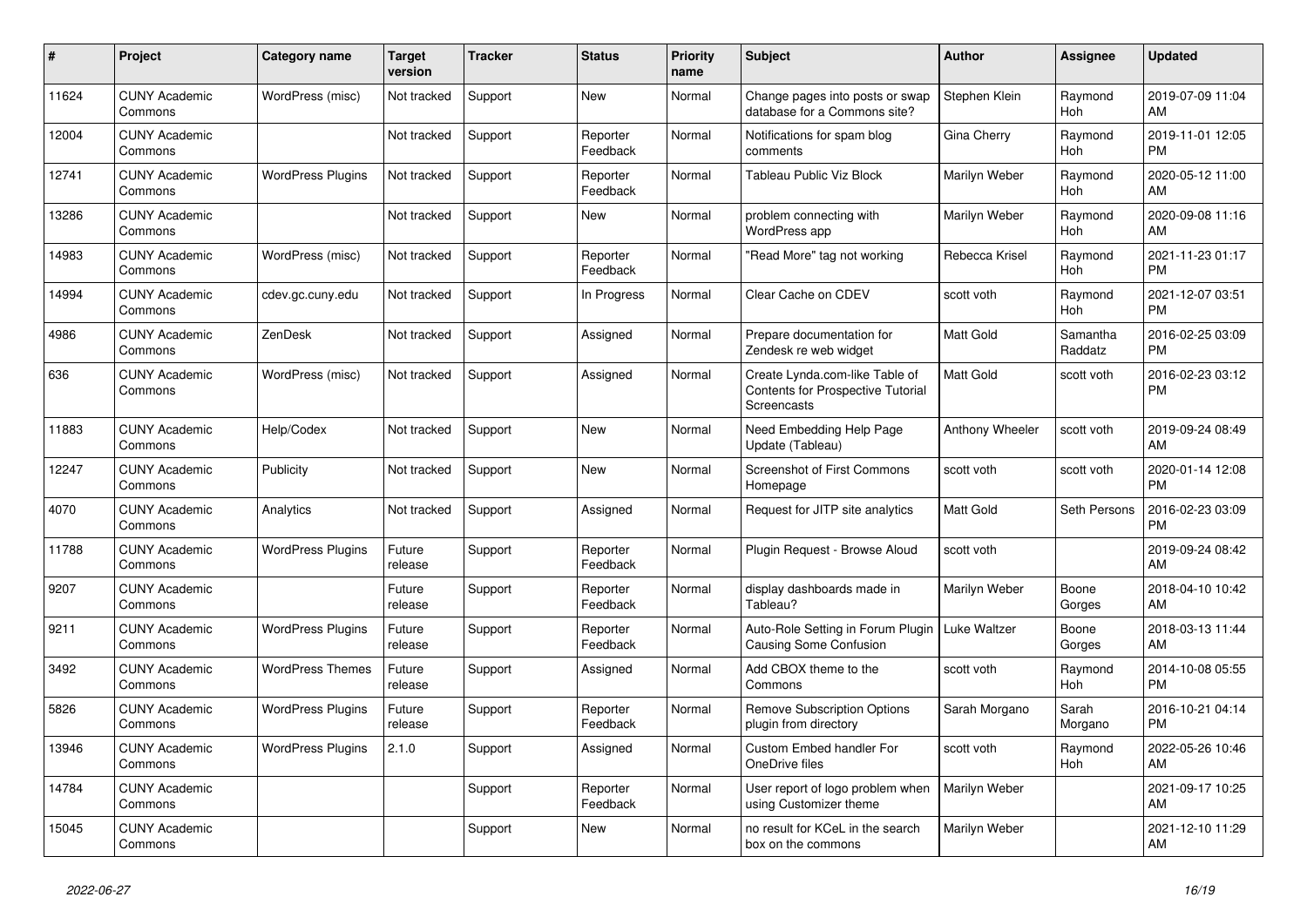| #     | Project                         | <b>Category name</b>    | <b>Target</b><br>version | Tracker       | <b>Status</b>                       | <b>Priority</b><br>name | <b>Subject</b>                                                         | <b>Author</b>        | <b>Assignee</b>    | <b>Updated</b>                |
|-------|---------------------------------|-------------------------|--------------------------|---------------|-------------------------------------|-------------------------|------------------------------------------------------------------------|----------------------|--------------------|-------------------------------|
| 15260 | <b>CUNY Academic</b><br>Commons |                         |                          | Support       | Reporter<br>Feedback                | Normal                  | Diacritical markings   European<br><b>Stages</b>                       | Marilyn Weber        |                    | 2022-02-04 08:16<br>AM        |
| 15370 | <b>CUNY Academic</b><br>Commons |                         |                          | Support       | Reporter<br>Feedback                | Normal                  | All-in-One Event Calendar?                                             | Marilyn Weber        |                    | 2022-02-17 11:03<br>AM        |
| 15565 | <b>CUNY Academic</b><br>Commons |                         |                          | Support       | New                                 | Normal                  | Events - send updates to an email<br>listserv                          | <b>Marilyn Weber</b> |                    | 2022-03-10 01:06<br>PM        |
| 15685 | <b>CUNY Academic</b><br>Commons |                         |                          | Support       | New                                 | High                    | problem with chrome?                                                   | Marilyn Weber        |                    | 2022-04-25 03:40<br><b>PM</b> |
| 16099 | <b>CUNY Academic</b><br>Commons |                         |                          | Support       | Reporter<br>Feedback                | Normal                  | request for Newsletter Glue                                            | Marilyn Weber        |                    | 2022-05-13 12:14<br><b>PM</b> |
| 15767 | <b>CUNY Academic</b><br>Commons | WordPress (misc)        |                          | Support       | <b>New</b>                          | Normal                  | Site loading slowly                                                    | scott voth           | Boone<br>Gorges    | 2022-04-04 08:56<br>PM        |
| 16110 | <b>CUNY Academic</b><br>Commons |                         |                          | Support       | Reporter<br>Feedback                | Normal                  | remove Creative Commons<br>license from pages?                         | Marilyn Weber        | Raymond<br>Hoh     | 2022-05-17 06:11<br><b>PM</b> |
| 15169 | <b>CUNY Academic</b><br>Commons |                         | 2.0.2                    | Support       | Reporter<br>Feedback                | Normal                  | new Prelude website zipfiles for<br>custom theme and other files.      | Marilyn Weber        |                    | 2022-06-14 11:36<br>AM        |
| 15655 | <b>CUNY Academic</b><br>Commons |                         | 2.0.2                    | Support       | Reporter<br>Feedback                | Normal                  | Event Aggregator plugin?                                               | Marilyn Weber        |                    | 2022-06-14 11:36<br>AM        |
| 14439 | <b>CUNY Academic</b><br>Commons | Spam/Spam<br>Prevention | 2.0.2                    | Support       | Assigned                            | Normal                  | Aprroved comments held for<br>moderation                               | Laurie Hurson        | Raymond<br>Hoh     | 2022-06-14 11:36<br>AM        |
| 15978 | <b>CUNY Academic</b><br>Commons | WordPress - Media       | 2.0.2                    | Support       | Reporter<br>Feedback                | Normal                  | tex files?                                                             | Marilyn Weber        | Raymond<br>Hoh     | 2022-06-14 11:36<br>AM        |
| 16291 | <b>CUNY Academic</b><br>Commons | Site cloning            | 2.0.2                    | Support       | Staged for<br>Production<br>Release | Normal                  | Images coming up blank in Media<br>Library                             | Marilyn Weber        | Raymond<br>Hoh     | 2022-06-23 08:28<br><b>PM</b> |
| 11496 | <b>CUNY Academic</b><br>Commons | <b>Public Portfolio</b> | 1.15.2                   | Support       | <b>New</b>                          | Normal                  | Replace Twitter Icon on Member<br>Portfolio page                       | scott voth           | Boone<br>Gorges    | 2019-06-06 01:03<br><b>PM</b> |
| 8666  | <b>CUNY Academic</b><br>Commons | Teaching                | Not tracked              | Documentation | Assigned                            | Normal                  | Create Teaching on the<br>Commons Resource Page                        | <b>Matt Gold</b>     | Laurie Hurson      | 2019-09-23 03:16<br><b>PM</b> |
| 2666  | <b>CUNY Academic</b><br>Commons | About page              | Not tracked              | Documentation | Assigned                            | Normal                  | <b>Update About Text</b>                                               | Chris Stein          | Luke Waltzer       | 2016-03-04 11:19<br>AM        |
| 12392 | <b>CUNY Academic</b><br>Commons | Help/Codex              | Not tracked              | Documentation | <b>New</b>                          | Normal                  | <b>Updates to Common Commons</b><br>Questions on Help Page             | scott voth           | Margaret<br>Galvan | 2020-02-11 10:53<br>AM        |
| 3524  | <b>CUNY Academic</b><br>Commons | Documentation           | Not tracked              | Documentation | Assigned                            | Normal                  | Post describing all you can do<br>when starting up a new<br>blog/group | Matt Gold            | scott voth         | 2014-10-04 12:56<br>PM        |
| 3565  | <b>CUNY Academic</b><br>Commons | My Commons              | Not tracked              | Documentation | New                                 | Normal                  | Load Newest inconsistencies                                            | Chris Stein          | scott voth         | 2015-11-09 01:16<br><b>PM</b> |
| 9015  | <b>CUNY Academic</b><br>Commons | Groups (misc)           | Not tracked              | Outreach      | Assigned                            | Normal                  | Email group admins the email<br>addresses of their groups              | Matt Gold            | Matt Gold          | 2018-01-02 09:54<br>AM        |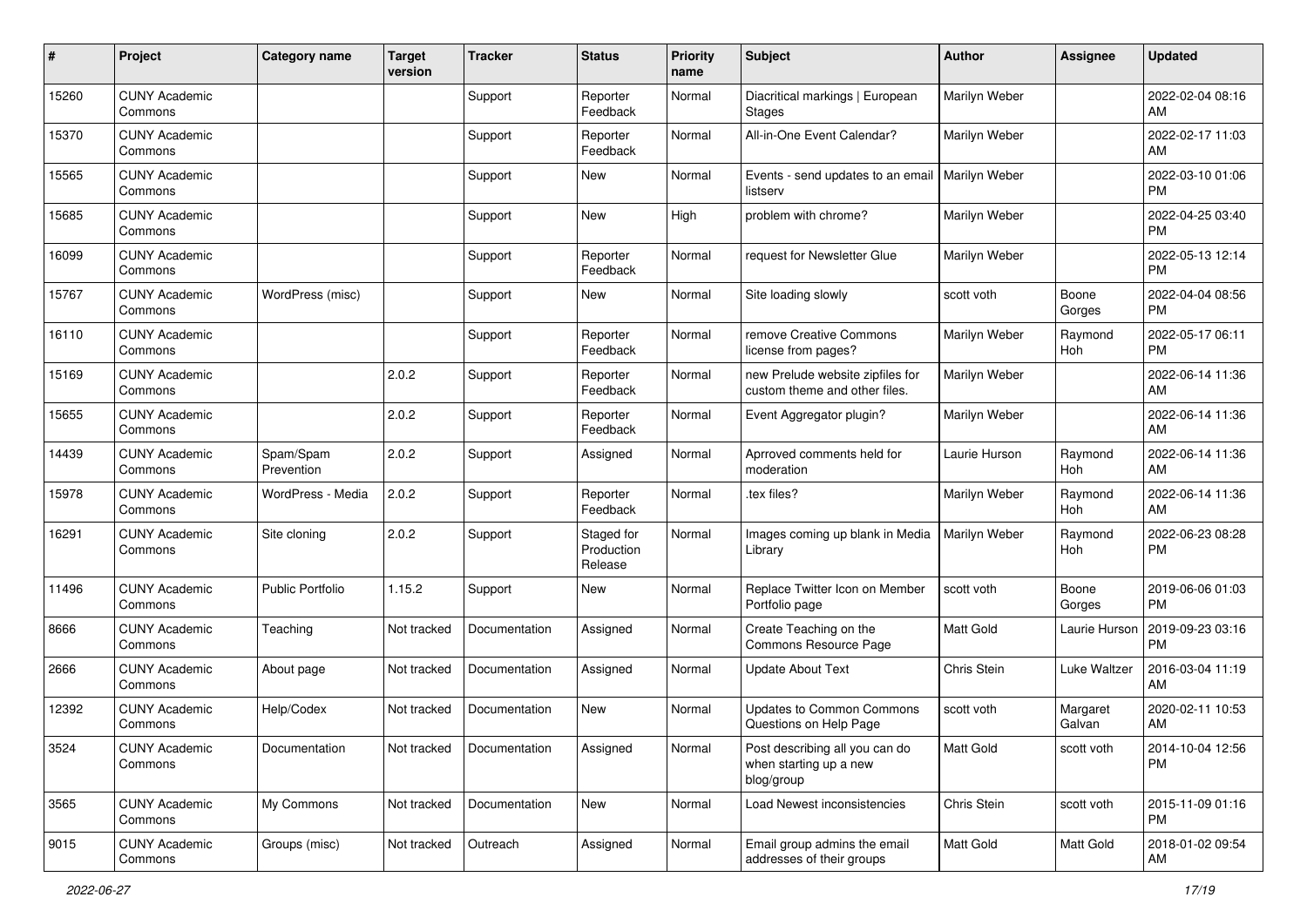| #     | Project                         | <b>Category name</b> | Target<br>version | <b>Tracker</b> | <b>Status</b>        | <b>Priority</b><br>name | <b>Subject</b>                                                                       | Author           | Assignee            | <b>Updated</b>                |
|-------|---------------------------------|----------------------|-------------------|----------------|----------------------|-------------------------|--------------------------------------------------------------------------------------|------------------|---------------------|-------------------------------|
| 3369  | <b>CUNY Academic</b><br>Commons | Reply By Email       | Not tracked       | Outreach       | Hold                 | Normal                  | Release reply by email to WP<br>plugin directory                                     | Matt Gold        | Raymond<br>Hoh      | 2016-03-01 12:46<br><b>PM</b> |
| 14504 | <b>CUNY Academic</b><br>Commons |                      | Not tracked       | Publicity      | Reporter<br>Feedback | Normal                  | Adding showcases to home page<br>menu                                                | Laurie Hurson    | Boone<br>Gorges     | 2022-01-19 03:26<br>PM        |
| 14475 | <b>CUNY Academic</b><br>Commons |                      | Not tracked       | Publicity      | New                  | Normal                  | OER Showcase Page                                                                    | Laurie Hurson    | Laurie Hurson       | 2021-09-14 10:46<br>AM        |
| 11393 | <b>CUNY Academic</b><br>Commons |                      | Not tracked       | Publicity      | <b>New</b>           | Normal                  | After 1.15 release, ceate a hero<br>slide and post about adding a site<br>to a group | scott voth       | Patrick<br>Sweeney  | 2019-05-14 10:32<br>AM        |
| 5298  | <b>CUNY Academic</b><br>Commons |                      | Not tracked       | Publicity      | <b>New</b>           | Normal                  | Survey Pop-Up Text                                                                   | Samantha Raddatz | Samantha<br>Raddatz | 2016-03-22 12:27<br><b>PM</b> |
| 2612  | <b>CUNY Academic</b><br>Commons |                      | Not tracked       | Publicity      | Assigned             | Normal                  | Pinterest site for the Commons                                                       | local admin      | Sarah<br>Morgano    | 2016-03-04 11:19<br>AM        |
| 6665  | <b>CUNY Academic</b><br>Commons |                      | Not tracked       | Publicity      | New                  | Normal                  | Dead Link in 1.10 announcement<br>post                                               | Paige Dupont     | Stephen Real        | 2016-12-01 03:11<br><b>PM</b> |
| 6014  | <b>CUNY Academic</b><br>Commons | Publicity            | Future<br>release | Publicity      | Reporter<br>Feedback | Normal                  | Google search listing                                                                | <b>Matt Gold</b> | Boone<br>Gorges     | 2016-09-21 03:48<br><b>PM</b> |
| 3509  | <b>CUNY Academic</b><br>Commons | Publicity            | 1.7               | Publicity      | <b>New</b>           | Normal                  | Create 1.7 digital signage imagery                                                   | Micki Kaufman    | Marilyn<br>Weber    | 2014-10-01 12:40<br><b>PM</b> |
| 3506  | <b>CUNY Academic</b><br>Commons | Publicity            | 1.7               | Publicity      | New                  | Normal                  | Prepare 1.7 email messaging                                                          | Micki Kaufman    | Micki<br>Kaufman    | 2014-10-01 12:36<br><b>PM</b> |
| 3510  | <b>CUNY Academic</b><br>Commons | Publicity            | 1.7               | Publicity      | Assigned             | Normal                  | Post on the News Blog re: 'My<br>Commons'                                            | Micki Kaufman    | Sarah<br>Morgano    | 2014-10-15 11:18<br>AM        |
| 3511  | <b>CUNY Academic</b><br>Commons | Publicity            | 1.7               | Publicity      | Assigned             | Normal                  | Social media for 1.7                                                                 | Micki Kaufman    | Sarah<br>Morgano    | 2014-10-14 03:32<br><b>PM</b> |
| 15210 | <b>CUNY Academic</b><br>Commons | Analytics            | Not tracked       | Design/UX      | New                  | Normal                  | Google Analytics improvements                                                        | Colin McDonald   | Boone<br>Gorges     | 2022-05-24 10:47<br>AM        |
| 6298  | <b>CUNY Academic</b><br>Commons | User Experience      | Not tracked       | Design/UX      | Assigned             | Normal                  | Examine data from survey                                                             | Matt Gold        | Margaret<br>Galvan  | 2016-10-14 12:16<br><b>PM</b> |
| 4027  | <b>CUNY Academic</b><br>Commons | Commons In A Box     | Not tracked       | Design/UX      | Assigned             | Normal                  | Usability review of CBOX update<br>procedures                                        | Matt Gold        | Samantha<br>Raddatz | 2015-05-11 06:36<br><b>PM</b> |
| 4235  | <b>CUNY Academic</b><br>Commons |                      | Not tracked       | Design/UX      | Assigned             | Normal                  | Explore user experience around<br>comments on forum topics vs<br>docs                | <b>Matt Gold</b> | Samantha<br>Raddatz | 2015-07-21 10:23<br>AM        |
| 11843 | <b>CUNY Academic</b><br>Commons | WordPress (misc)     | Future<br>release | Design/UX      | New                  | Normal                  | Tweaking the Gutenberg Editor<br>Interface                                           | Laurie Hurson    |                     | 2022-04-26 12:00<br>PM        |
| 4592  | <b>CUNY Academic</b><br>Commons | Events               | Future<br>release | Design/UX      | New                  | Normal                  | Event Creation - Venue Dropdown   Samantha Raddatz<br>Slow                           |                  | Boone<br>Gorges     | 2015-09-14 04:56<br><b>PM</b> |
| 4903  | <b>CUNY Academic</b><br>Commons | Events               | Future<br>release | Design/UX      | Assigned             | Normal                  | Improving visual appearance of<br>event calendars                                    | Matt Gold        | Boone<br>Gorges     | 2016-10-13 11:51<br>AM        |